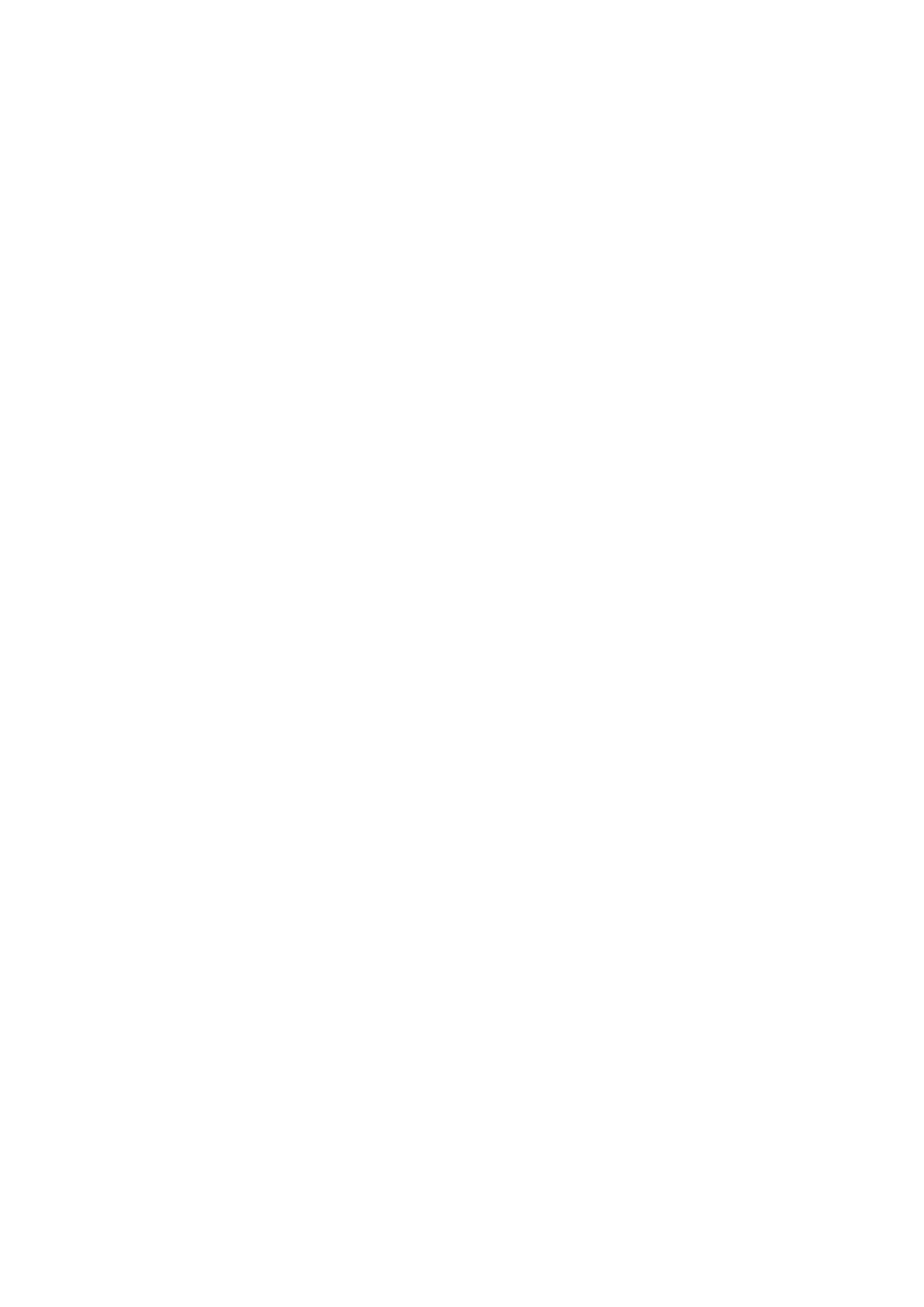جس*تارهای سیاسی معاص*ر، یژوهشگاه علوم انسانی و مطالعات فرهنگی فصل نامهٔ علمی (مقاله پژوهشی)، سال یازدهم، شمارهٔ دوم، تابستان ۱۳۹۹، ۹۵ –۱۱۶

قانون احزاب و نسبت آن با کارآمدی حزبی در جمهوری اسلامی ایران

#### جليل دارا\*

حسین علی مختاری\*\*

#### حكىدە

کارآمدی حزبی از ارکان مهم توسعه سیاسی به شـمار مـ ٍ اَیــد. یکــ ٍ از وجــوه کارآمــدی حزبي مربوط به نوع قوانين حزبي است. در اين خصوص، بويژه در ايـران تحقيقــات قابــا ً توجهي صورت نگرفته است. كنتْ جاندا از جمله نظريه پردازان اين حوزه در نظريه خــود به پنج مدل قانون حزبی پرداخته که هر یک، شرایط ایجابی و سلبی خاصبی را پـیش روی احزاب قرار می دهنید. هیدف از پیژوهش حاضیر بررستی وضعیت کارآمیدی حزبے در جمهوری اسلامی ایران استضمن اینکه یکی ازدلایل عـدم نهـادینگی و ناکارآمـدی حزبـی بعد از انقلاب اسلامی را نوع و کیفیت قوانین حزبی می داند، معتقد است بسترهای قــانونی منعطف و مترقی از عوامل عمده تکامل و پویـایی احـزاب و تشـکلهـای سیاســی بشــمار می اَیند. لـذا سـوال اصـلی پـژوهش ایـن اسـت کـه اَیـا قـوانین فعلـی احـزاب، ظرفیـت توانمندسازی و کارآمدی حزبی را دارند؟ یافتههـای پــژوهش نشــان مــی دهــد کــه مطــابق مدلهای نظریه جاندا مبنای تدوین قانون فعلـی احـزاب ایـران از نــوع مجـوز گرایانــه یــا جوازی است که محدودیتهایی بر فعالیت احـزاب ایجـاد مـیکنـد و مـانع خلاقیـت و كارآمدي آنها مي شود. اين پژوهش با اتكاء بـه روش توصـيفي –تحليلـي و بــا تكيــه بــر خوانش متون قوانين حزبي ١٣٦٠ و ١٣٩٥ درايران انجام يافته است.

**کلیدواژهها:** قانون احزاب، کارآمدی حزبی، مدل مجاز، جمهوری اسلامی ایران.

\* استادیار گروه علوم سیاسی، دانشگاه تربیت مدرس (نویسندهٔ مسئول)، j.dara@Modares.ac.ir \*\* كارشناس ارشد علوم سياسي، دانشگاه تربيت مدرس، Mokhtaryhosin64@Gmail.Com تاريخ دريافت: ١٣٩٩/٠٢/١٦، تاريخ پذيرش: ١٣٩٩/٠٩/٠٨

Copyright © 2018, IHCS (Institute for Humanities and Cultural Studies). This is an Open Access article distributed under the terms of the Creative Commons Attribution 4.0 International, which permits others to download this work. share it with others and Adapt the material for any purpose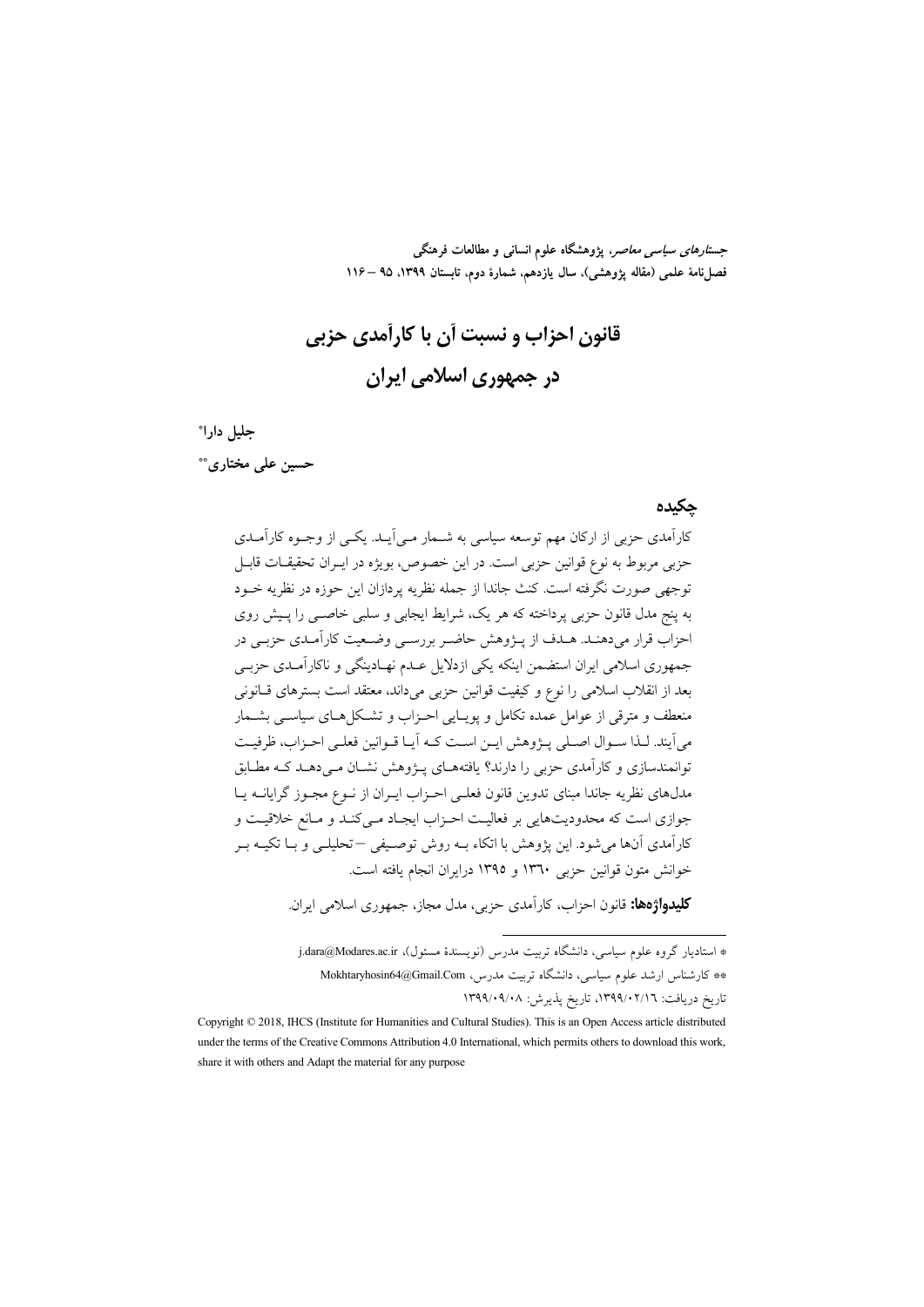#### ۱. مقدمه و بیان مساله

در نظامهای مختلف سیاسی، احزاب، وظایف پیچیده و کارکردهای متعددی برعهـده دارنــد. تجمیع افکار متنوع و پراکنده و شکل دادن آنها در قالبهای خاص، نمایندگی و حمایت از منافع مردم، جمع بندی و بیان تقاضای آنان به دولت ها، از کــار ویــژههــای احــزابانــد کــه حاصل آن منجر به ثبات و دوام نظامهای سیاسی میشود. در ایران نیز طی دهههای گذشته، احزاب مختلف با گرایشهای متفاوت سیاســی شــکل گرفتنــد امــا تابــه حــال نتوانســتهانــد كاركردهـاي لازم را از خـود نشـان دهنـد. معضـله ناكارآمـدي حزبـي در ايـران از جملـه پدیدههای سوال برانگیز بوده که پاسخهای متعددی را به دنبال داشته است. دلایلـی چــون مسائل سیاسی، اقتصادی، فرهنگ سیاسی و عوامل حقوقی هر کدام از جمله عــواملی هســتند که سهم بسزایی در این زمینه داشتهاند. از طرفی دست یابی به توسعه سیاسی و شکل گیـری احزاب قدرتمند علاوه بر مهیا بودن زمینههای فرهنگی، سیاسبی و اقتصـادی ضـرورتدارد از بستر و چارچوب قانونی لازم نیز برخـوردار باشـند. قبـل از انقــلاب اســلامی قــوانین قابـل توجهی در رابطه با فعالیت احزاب شکل نگرفت. بلکه بطور جـدی از دهــه ۱۳٦۰ بــه بعــد، عمده قوانین مربوط به احزاب، تدوین شد که هر چند وجود چنین قــوانینی در ســاماندهی و تشکیل احزاب، موثر واقع شدند اما از طرفی عدم توجه به جوانب مختلف و وجـود برخـی محدوديتها و نقيصهها باعث گرديده تا احزاب نتوانند بـه نقطـه ايـده آل خويشـكه همانــا نهادینگی و توسعه یافتگی است، دست یابند. در این مقاله تلاش گردیده تا به برخــی موانــع و محدوديتهاي حقوقي و قانوني مرتبط با فعاليت احزاب يرداخته شود.

# ٢. پيشينهٔ پژوهش

درخصوص واكاوى موانع حقوقي و قانوني فعاليت احـزاب بــه صـورت مجـزا أثــار قابــا توجهي وجود ندارد بلكه برخي نوشتههاي موجود در قالب كتـاب، پايـان نامـه و مقـالات، عمدتاً به بررسی ناکارآمدی احزاب از منظرهایی دیگرییرداختهاند.

كتاب "علل ناكارآمدي احزاب سياسي در ايـران"(اخــوان كــاظمى، ١٣٨٨) ضــمن ارائــه توضیحاتی پیرامون روند تاریخی و تجربه تحزب در ایران، علل خاص ناکارآمـدی را صـرفاً از جنبههای ساختاری، اقتصادی، فرهنگی و عملکردی مورد تبیین قرار میدهد. لذا بــه علــل ناکارآمدی احزاب از منظر قوانین توجهی نکرده است.کتاب" علل ناپایداری احزاب سیاسبی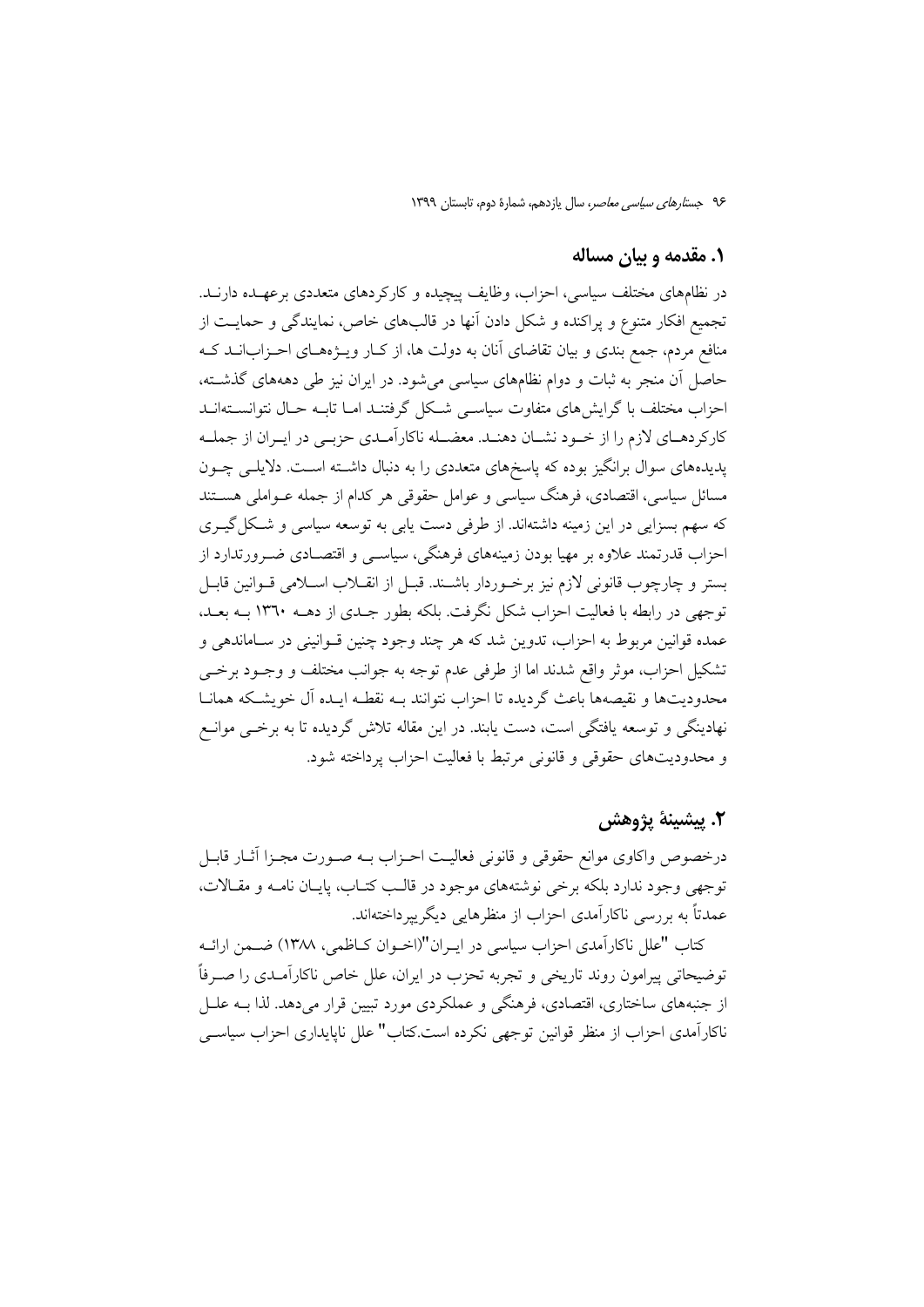در ایران "(تبریزنیا، ۱۳۷۱)نیز به دو عامل خارجی و داخلی ناپایداری احزاب اشاره مـیکنـد. نویسنده، فقدان تجربه در مشارکت سیاسی، نقش فرهنگ سنتی، سواد و بینش تودههــا را بــه عنوان عوامل داخلی و استمرار سلطنتهای متمرکز در ایران و عدم تقارن توسـعه سیاســی و اقتصادي را به عنوان عوامل خــارجي مــي(انــد. كتــاب " تحــزب و توســعه سياســي"(دفتــر مطالات سیاسی وزارت کشور، ۱۳۷۸)، مجموع مقالاتی است با موضوع ناپایــداری و موانــع تحزب در ایران که از دریچههای مختلفی نظیـر اسـتبداد سیاسـی، عملکـرد سـوء نخبگـان، ضعف فرهنگی سیاسی و بد سابقگی، احزاب را مورد بررسی قرار میدهد. پایـان نامـههـای علل ناپایداری احزاب سیاسی درایران(ضابط یور، ۱۳۸۰)، علل ناکارآمدی احـزاب در ایــران (ناظری، ۱۳۸۱)، موانع تکوین و گسترش احزاب در ایران (رضایی، ۱۳۸۱)، توسعه نیـافتگی سیاسی در ایران، (خرمی، ۱۳۷۷)، بررسـی علـل نهادینـه نشـدن احـزاب در ایـران، (كاهـه، ۱۳۷۸) نگاشته شده است که هر چند برخی از آنهـا بــه مســائل حقــوقی بــه صــورت کلــی یر داختهاند و از نظر موضوعی با این نوشته قرابت دارند لکن واکاوی و آسیب شناسی قـانون احزاب در نوشتههای هیچ یک به صورت خاص بررسی نشده است.

اما این پژوهش بدنبال آن است تا به این مساله بپردازد که قانون فعلی با محـدودیتهـای موجود و نگاه سلبی و محدود کننده قانون گذار به احزاب، برخلاقیت و کارآمـدی آنهـا اثــر سوءِ مي گذارد. لذا ايــن قــوانين، خــود، عــاملي در ايــن ناكارآمــدي محســوب مــي شــوند و محدودیتهایی بر احزاب ایجاد کردهاند که در این نوشتار به برخــی از مهمتـرین ایــرادات و نقايص در قوانين حزبي ميپردازيم.

#### 3. تعريف مفاهيم

## ۱.۳ حزب

حزب(party) از جمله مفاهيمي است كـه صــاحب نظـران، دربـاره چيســتي و كــاركرد آن تعاریف گوناگونی را بیان کرداند. نظر به اهمیت و تأثیر آن در توسعه سیاسی و تشویق آحـاد جامعه در مشارکت سیاسی و تصمیم گیریهای حکومتی، احزاب را حلقه واسط بـین مـردم و حکومت معرفی کردهاند که به عنوان چرخ دنده دموکراسی های نوین نیز عمل می نمایند. نخستین بار ادموند برک (Edmund Burke) در تعریفی، حزب را گروهی از افـراد جامعـه معرفی کرد که با یکدیگر متحد شده و بر مبنای خاصی که مورد قبول همهی آنهاست، بـرای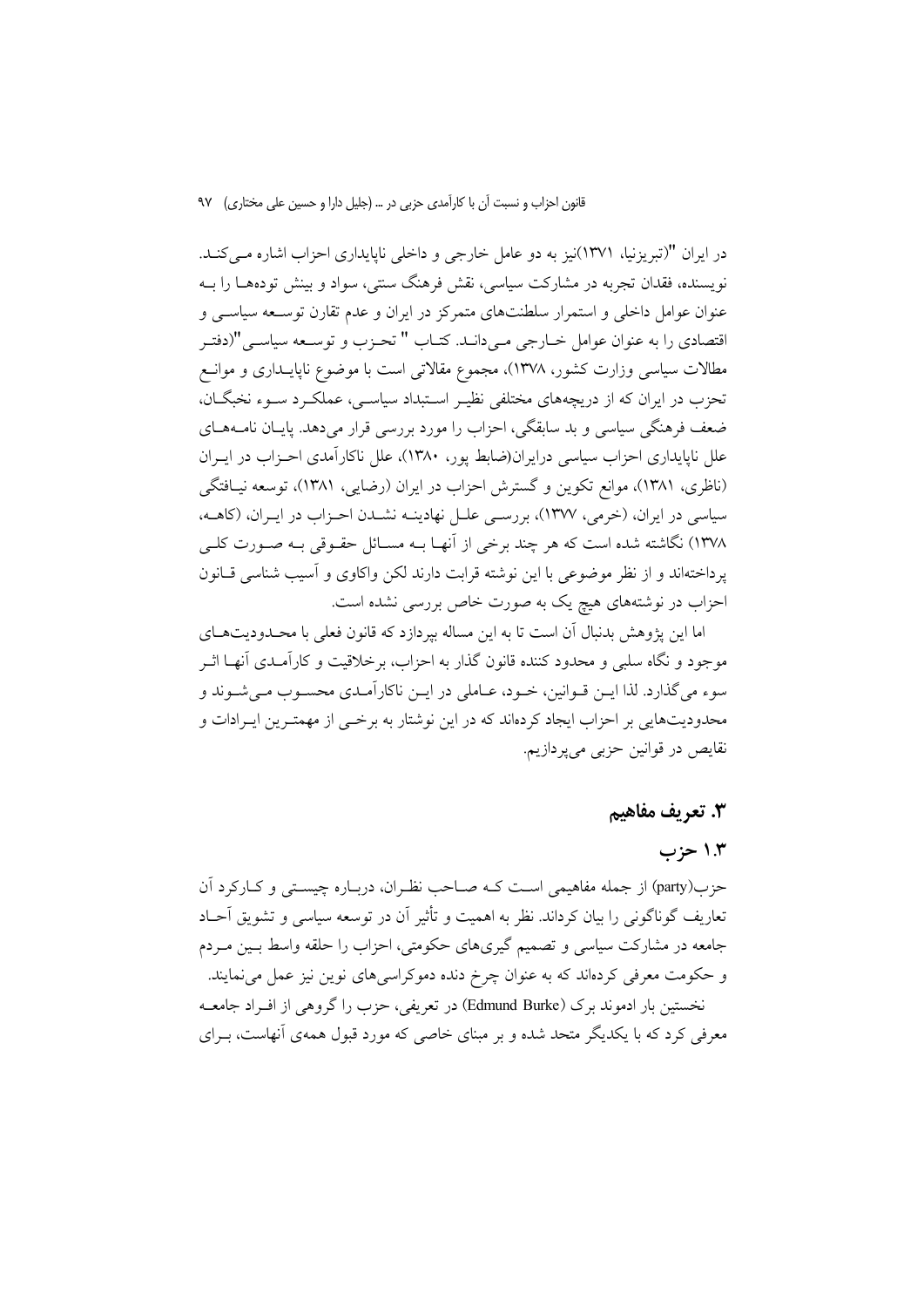حفظ و توسعه منافع مالي مي كوشند( محمـدي نـژاد، ١٣٥٥: ٣٤). آنتـوني گيـدنز ( Anthony Giddens)؛ حزب سیاسی را سازمانی می داند که بــا هــدف دســتیابی بــه قــدرت حکــومتی و استفاده آن از قدرت برای تعقیب برنامه، تأسیس گردیده اسـت.(گیدنز، ۱۳۷۳: ۲۵) لایالمبــارا (Joseph Lapalombara) وواينر (Myron Weiner) تعريفي از احزاب جديد به دست مي دهنـد که مورد قبول اکثـر نویسـندگان قـرار گرفتـه اسـت (خرمـی، ۱۳۷۷: ۳۰-۲۲):ایـن تعریـف متضمن چهار شرط می باشد:

۱– حزب، مستلزم وجود سازمان و تشکیلات پایــدار اســت کــه حیــات سیاســی اَن از حيات بنيان گذاران أن فراتر باشد. اين شرط، موجب دوام و بقاي حزب مي گردد.

۲– تشکیلات حزبی دارای سازمان مستقر، همراه با زیر مجموعههایی است که در سـطح ملی فعالیت داشته و با یکدیگر روابط منظم و متقابلی دارند. ایــن شــرط، تفــاوت حــزب بــا گروههای پارلمانی که فاقد تشکیلات مستقل و فاقد فعالیت در سـطح ملـی اسـت را نشـان مر دهد.

۳– اراده رهبران ملی و محلی سازمان بر کسب قدرت استوار باشد نــه بــر اعمــال نفــوذ. این شرط، وجه تمایز احزاب با گروهای ذی نفوذ و گروههای فشار است.

٤- حزب بايد در پي كسب حمايت عمومي، بــه ويــژه از طريــق انتخابــات باشــد. ايــن شرط، ویژگی دموکراتیک احزاب جدیدو تفاوت آنها با گروههای بریــده از مــردم را یــادآور می شود. (نقب زاده، ۱۳۷۸: ۱۷).

در جایی دیگر، حزب به اجتماع افرادی تلقی شده است که از نظر اجتماعی و اقتصـادی و فکری دارای مصالح ومنافع مشترکی هستند و بـرای تحصـیل قــدرت در چـارچوب یـک برنامه کلی، فعالیت میکنند.(یوسفیه، ۱۳۵۰: ۹)به عبارتی حزب، اجتمـاع گـروه شـهروندانی است که آرمان مشترک و منافع ویژه شان آنان را از گــروه بزرگتــر کــه جامعــه مــدنـی اســت مشخص مي سازد. (ابوالحمد، ١٣٦٨: ٤٠٧).

اما تعریفی که بتواند تا حدودی در برگیرنده احزاب سیاسی در ایران نیز باشد ایــن گونــه ارائه شده است؛گروهی از افراد جامعه که با اعتقاد و ایمان به برخی اصـول و داشـتن هــدف مشترک سازمانی با عنوان حزب، تشکیل شده و از طریق شعبهها و قسمتهای مختلف بـا یکدیگر ارتباط متقابل و مستمر دارند و میکوشند تا بـرای رسـیدن بـه هـدف یـا اهـداف و اجرای اصول مورد نظر حکومت را در دست گیرند(محمدی نژاد، ۱۳۵۵: ۳٤).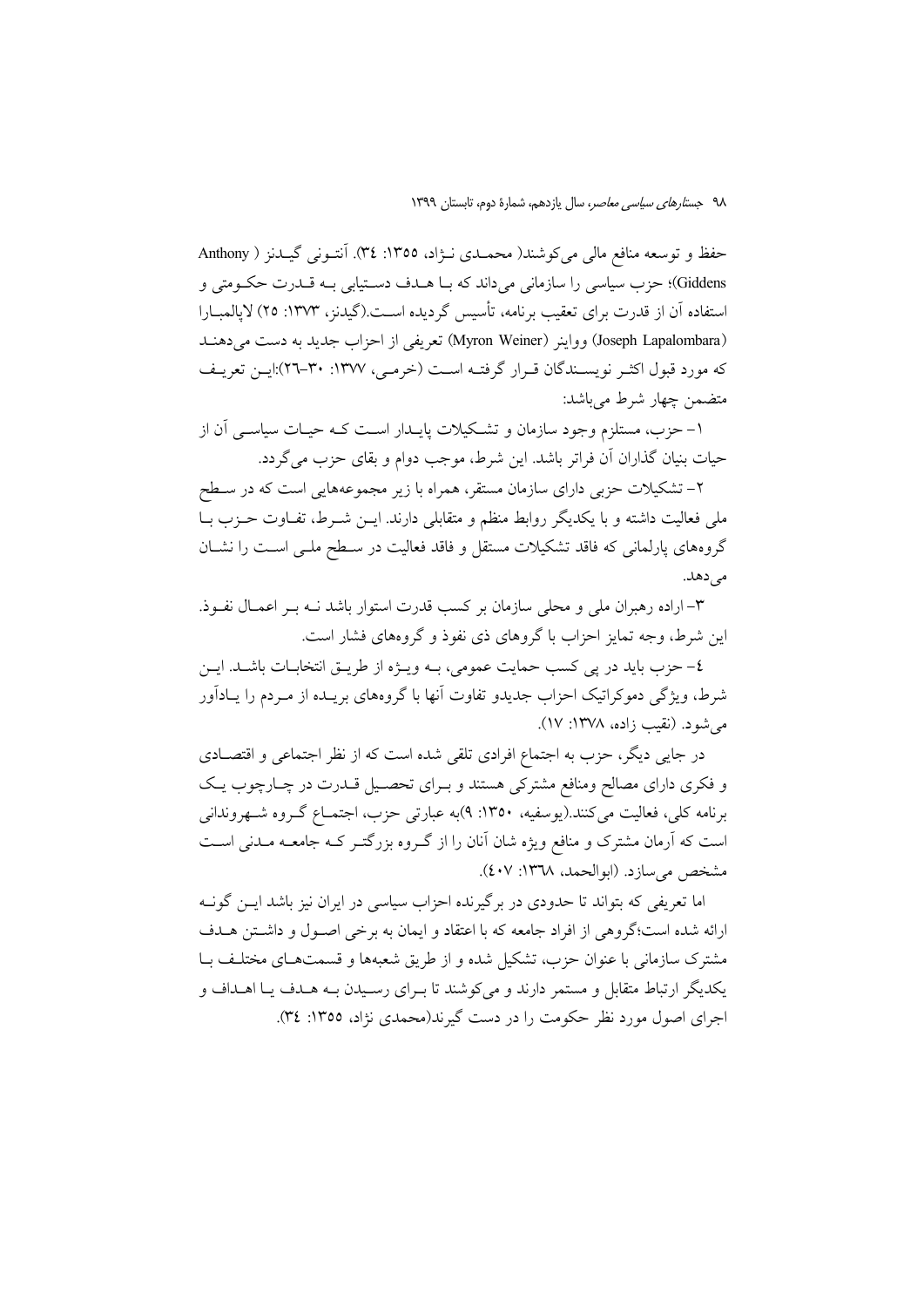# ۲.۳ کار آمدی حزبی

کارآمدی از پرکـاربردترین مفـاهیم در علــوم مختلـف بــویژه علــم سیاســت اســت. مفهــوم کارآمدی در موضوع توسعه سیاسی بویژه در حـوزه تحـزب دارای معـانی متنـوعیمیباشـد. برخی ، کارآمدی حزبی (Party Effectiveness) را به معنای قابلیت و توانایی احـزاب در انجـام وظایف محوله خویش در جامعه تعریف کردهاند؛ به گونـهای کـه ایفـای بهینـه وظـایف یـا کارویژههای انها منجر به توسعه سیاسی و رضایت خاطر افراد جامعه گردد(اخــوان کــاظمی، ۱۳۹۳: ۳) از این منظرکه بین قوانین حزبی و کارآمدی حزبی چه رابطهای وجود دارد یـا بــه تعبیر دیگر قوانین از چه راهی به کارامدی احـزاب کمـک نماینـد؟، مـی تـوان گفـت قـانون احزاب با در نظر داشتن مصالح ملی و به منظور حفـظ یکپـارچگی و نظـم سیاســی داخلــی درکشورهای دموکراتیک از طریق تضمین آزادیهای قانونی مصـرح در قــوانین، اختصــاص منابع مالی دولتی به احزاب قانونی، تعیین سازوکارهای تسهیل کننـده بـرای فعالیـت احـزاب سیاسی در کشور و همچنین برای جلوگیری از تخلفات حزبی، به ذکر وتشـریح مـوارد منـع شده مغاير با ماهيت و اهداف دموكراسي هاى مدرن، پرداختهاند و با ايــن چــارچوب قــانونى بهرشد و کارآمدی احزاب قانونی در کشورشان کمک خواهند نمود(رنجبر، ۱۳۸۷: ۹).

## ۳.۳ قانون احزاب

"قانون احزاب"(Parties Law) معاني متفاوتي دارد. برخي، قانون احزاب را مصوبهاي تقنينـي میدانند که به صورت خاص برای به نظم درآوردن حیات تشکلهـای حزبـی مـدون شـده است( بهشتی، ۱۳۹٥: ٥٣٣) برخی دیگر، این مفهوم رابستری میدانند که بـه طـور مشـخص برای تنظیم فعالیت سازمانهای سیاسی به طور عام و احزاب بــه طــور خــاص وضــع شــده است.( رنجبر، ١٣٧٨: ١) وجه مشترك تمامي تعــاريف، نظــم بخشــيدن بــه فعاليــت احــزاب است.

بر مبنای تعاریف فوق، قانون احزاب به مثابه چراغ راهی میمانــد کـه راهنمـای فعالیــت احزاب است که سرعت رشد و کارایی یا منع فعالیت احزاب، بستگی فراوانی بــه آن دارد. از نظر برخي صاحب نظران نظير كنث نظير (Kenneth Janda) جاندا، قـانون احـزاب، بــه مـتن قانوني دولتي اطلاق مي شود كه به بررسي بايد و نبايــدهــاي حزبــي- يعنــي مســائلي كــه در سياست حزبي، قانوني يا غير قانوني است مي ير دازد(Janda, 2005: 2) در واقع، قانون احـزاب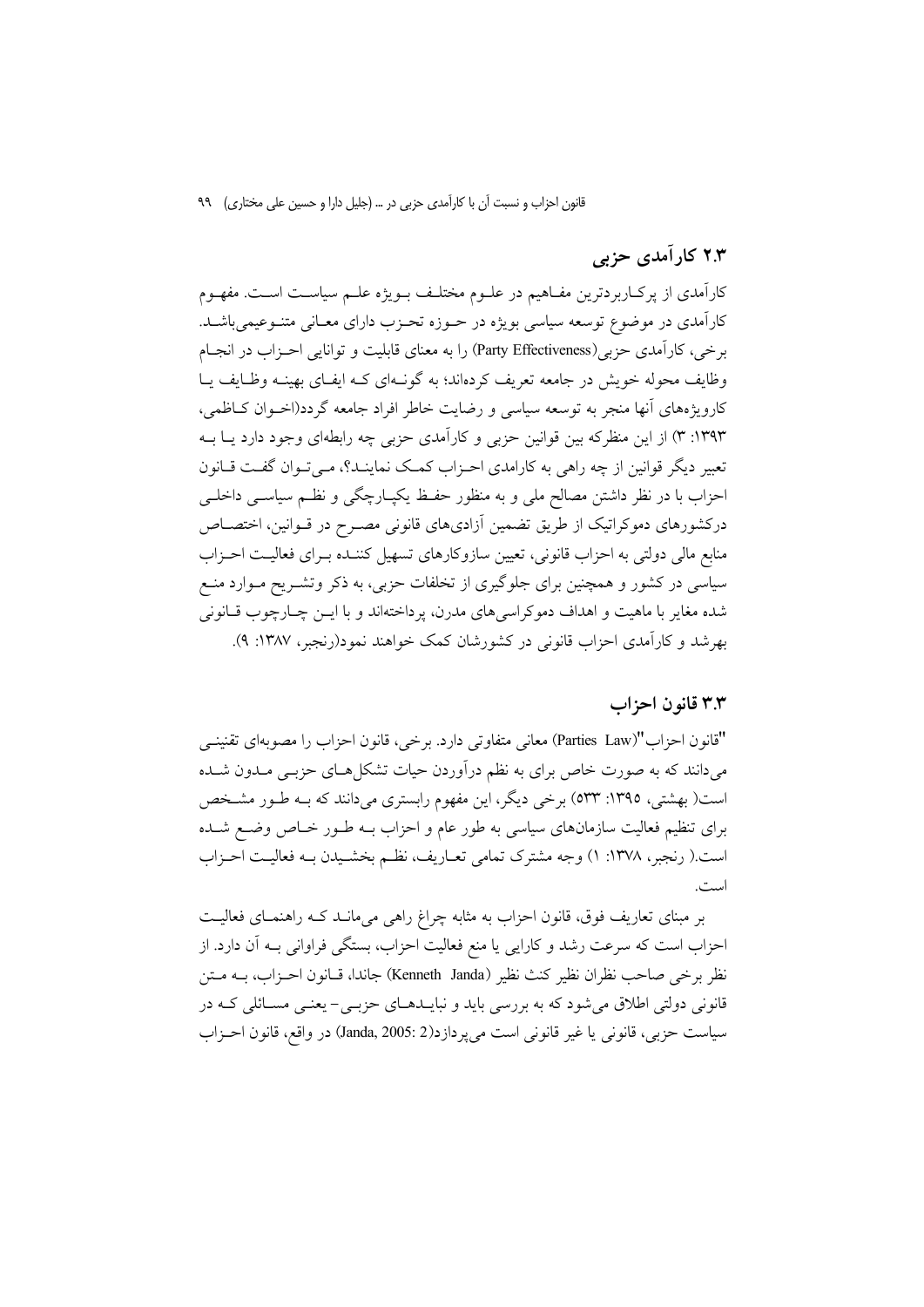چارچوبی است که موضوعاتی نظیر اینکه حزب سیاسی از چه چیزی ترکیب یافتـه، قالـب فعالیتی که احزاب می توانند در آن فعالیت کنند باید چگونه باشــد؟ و همچنــین اینکــه کــدام اشکال سازمان و رفتار حزبی مقتضی و مناسب حزب است را بررسی می کند. لـیکن درجــه پیشرفت و تکامل احزاب و تشکلها به میزان زیـادی بـه شـفافیت و اعتبـار قـوانین حـزب ىستگے دارد.

# ٤. چارچوب نظري پژوهش؛ نظريه جاندا

چارچوب نظری لحاظ شده برای این پژوهش، نظریه کنث جاندا است که مشــتمل بـر پــنج مدل قانون حزبي مي باشد. سعي شده اين الگــوي نظــري را در خصــوص تطبيــق و بررســي قوانین احزاب در ایران به کار گیریم.

جاندا عقیده دارد اگر دولتها فاقد قوانین کارآمد بیـان کننـده بایــد و نبایــدهــای حزبــی باشند یا قوانینی که در خصوص سازماندهی احزاب، چگونگی رقابت و فعالیت آنها تــدوین می گردد قوانینیسخت، شتاب زده و سختگیرانه باشد در هر دو صورت، منجـر بــه دلســردی ملتها در مشارکت پویا و همچنین عدم کارایی و موفقیت احـزاب در رسـیدن بـه توسـعه درونی و انجام کار ویژه هایشان خواهد گردید(2 :Janda, 2005) به اعتقاد وی ضروری است قوانین حزبی به گونهای تنظیم شوند که نه خیلی افراطی (Toomuch) باشند که مـانع فعالیـت احزاب شوند و نه خیلی تفریطی (TooLittle) که موجب تکاثر احزاب و بی نظمـی سیاسـی گردنــد. از نظــر جانــدا قــوانين احــزاب در پــنج مــدل ممنوعيــت (Proscription)، مجــاز (Permission)، ترغيب (Promotion)، حمايت و يشتيباني (Protection) و مــدل تجــويزي (Prescription) تقسیم میشوند.

## ١.٤ مدل ممنوعت

به عقیده جاندا در هیچ یـک از ۱۵۹ قــانون حزبـی در کشــورهــای جهــان از عبــارت "غیــر قــانوني" (Unlawful) يــا "ممنــوع كــردن" (Countermand)در رابطــه بــا احــزاب سياســي كشورشان استفاده نشده است. لذا هرچند در قـانون اساســي برخــي از كشــورها از احــزاب، سخنی به میان نیامده یا به عبارتی احزاب و تشکلهای سیاسی را پیش بینی نکردهاند ولی بـه این معنا نیست که فعالیت احزاب در کشورشان را ممنوع کننـد. بلکـه "ممنوعیـت" در ایـن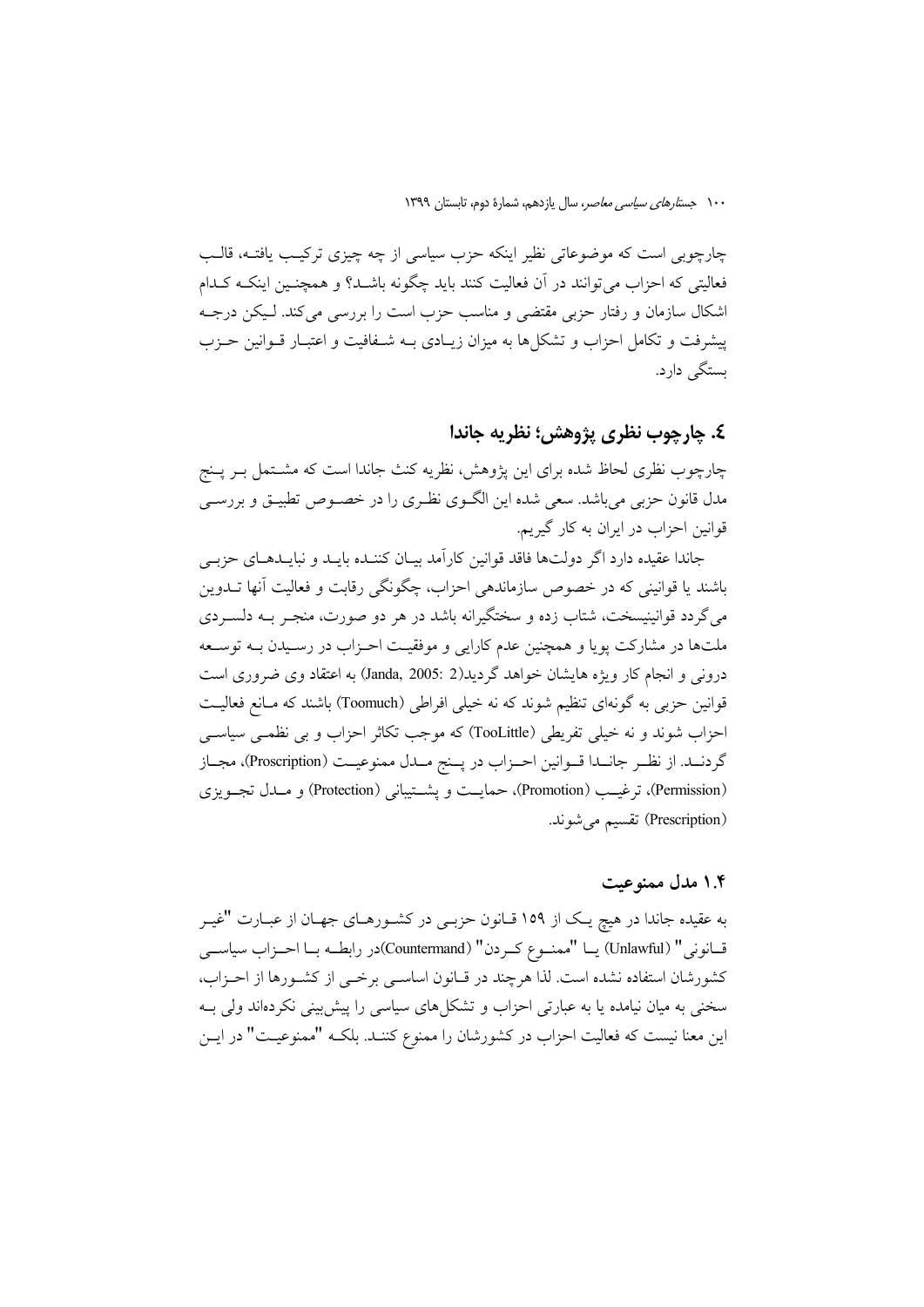مدل به آن معناست که ادبیات و نوع انشای قانون طوری باشد که جلوی آزادی بیان احـزاب گرفته شود. بدین معنا وی عدم آزادی بیان را معرف مدل ممنوعیت قـرار مـیدهـد( Janda, 16 :2005) جاندا از دو کشور آمریکا و عربستان نام مـیبـرد کـه در هـر دو کشـور، احـزاب سیاسی در قوانین اساسی شان پیش بینی نشدهانــد امــا آزادی بیــان در احــزاب آمریکــا بســیار متفاوت با عربستان می باشد. اعمال محدودیت بر شکل گیری و فعالیت احـزاب، قــانون غیــر دموکراتیک و سلبی، عدم یوپایی و آینده نگری، خشکی و نامنعطف بــودن، از ویژگــیهــای کلی مدل ممنوعیت می باشد.

#### ۲.۴ مدل محاز

بر اساس این مدل، جوامعی که در قوانین خود، احزاب سیاسی را مجاز میداننـد و بــه آنــان اجازهي فعاليت آزادانه بدون محدوديت قانوني را مىىدهنىد و تســهيلات لازم جهــت رشــد احزاب را در قانون خود تعبیه می نمایند در این مدل جای مـی گیرنـد. مـدل مجـاز، احـزاب سیاسی را مختار و مجاز میداند؛ بدون تعیین این امر که ترکیب اعضای حزب چگونــه بایــد باشد، احزاب چگو نه ثبت شوند یا سازمان پایند، چگونه رهبران، فعالیت خود را تأمین کننــد (صرف نظر از ممنوعیتهای مقرر از سوی قانون مجازات) و به طور کلی نسبت بـه حـوزه تشکیل و فعالیت احزاب، تساهل به خرج میدهند. جاندا اتخاذ چنین قوانینی بـرای احـزاب سیاسی در برخی کشورها را به منزلهی حفاظ و بستری در برابر شناسایی رسمی گـروههـای معاند یا شبه نظامی در داخل کشور می داند(Janda, 2005: 18) لذا بــه اعتقــاد وی در صــورتی که مکانیسمهای نظارتی، قوی و کارآمد باشد می تواند به نهادینگی حزبی منجر شود. در غیــر اینصورت آزادی مفرط اختلالاتی در نظام سیاسی ایجاد خواهند کرد.

# ۳.۴ مدل ترغیب

ترغیب به معنای طرفداری، کمک کردن، تشویق و تحریک نمودن است. جانـدا جـوامعی را که بر اساس قوانین حزبی، احزاب سیاسی را ترغیب و تشویق کرده و به طور فعالانه از آنهـا حمایت به عمل می آورند ذیل این مدل مے دانـد و مـی گویـد دولـتھـا گــاهی قــوانینی را تصویب میکنند که نه تنها فعالیتهای احزاب سیاسی، بلکه تأسیس و شکل گیری آنهـا را بــا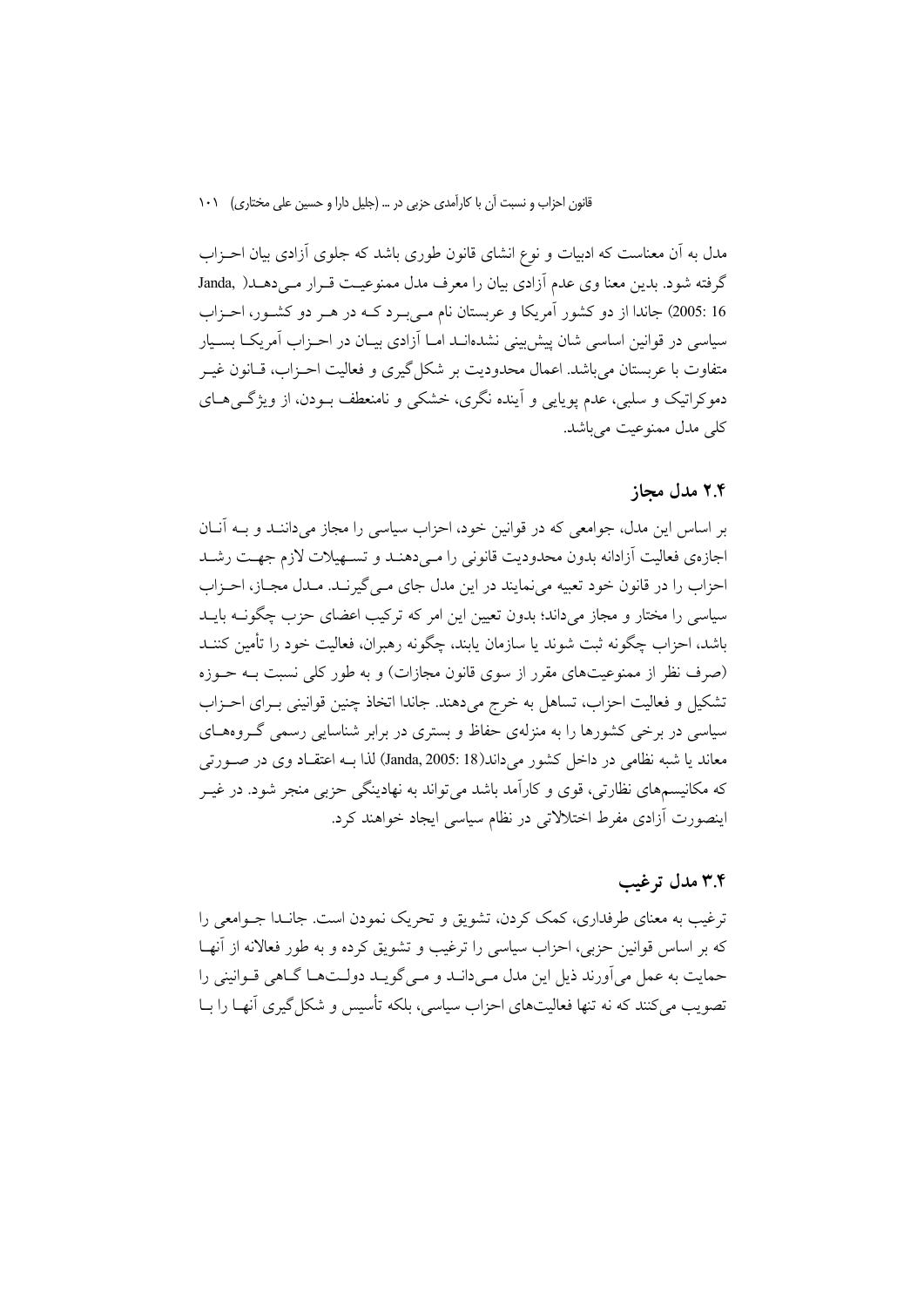راهکارهای متفاوت حمایت می نمایند. وی رویکردهای ترغیب گرایانه را در موارد ذیل ذک مر كند:

۱- قوانين انتخاباتي (Reform Act) يويا و جــامع نگــر كــه از تأســيس و تــداوم احــزاب سیاسی طرفداری میکند و مختص کشورهایی است کـه از سیسـتم نماینـدگی و سیسـتم انتخابات تناسبي پيروي مي كنند.

۲- پرداخت یارانه عمومی به احزاب کـه مـیبایسـت در قـوانین، سـازو کـار شـفاف و مشخصی داشته باشد. اهمیت به امور مالی جـامع و پرداخـت یارانــه، قابلیـت احـزاب را در برابر چالش های پیش رو افزایش می دهد(Janda, 2005: 19-22).

برنامه محوری، همه جانبه نگری، قانونمداری، تشویق کننـدگی و تناسـب بـا نظـامهــای چند حزبی از ویژگی های مدل مذکور است.

## ۴.۴ مدل حمایت و پشتیبانی

جاندا بھ ہ گیری از مدل مذکور را مختص کشورهایی می داند که دارای یک حزب مسلط پیا دو حزب رقابتی هستند. زمانی که ماده و تبصرههای قانونی به نحوی ذکر گردنــد کــه بــرای محافظت کردن از آسیب یا خسران حزب یا احزاب مدنظر حکومت در برابر احزاب دیگ ، مشوقها يا محدوديتهايي اعمال گردد ترسيم كننده ايــن مــدل اســت. افراطـي تــرين نــوع حمایت در این مدل، آن است کـه در قـوانین اساسـییا عـادی کشـوری، فقـط یـک حـزب، مشروعیت داشته باشد یا مجوز فعالیت بگیرد که این وضعیت در جوامع تـک حزبــی شــایع است.

سیاست دیگری که در قانون حمایت و پشتیبانی اتخیاذ می گیردد سیاست ضید-جاییه جایی (Anti Hopping) است که بر اساس مفاد این قانون، برخی کشورها در قـوانین حزبـی خود مقرراتی وضع می کنند که مطابق با آن اگر اعضای احزاب پارلمانی به جنـاح پــا حــزب مخالف در پارلمان ملحق شوند يا به عبارتيبه احزاب ديگر پناهنده شوند طبق قـانون حزبـي، کرسی های خود را نیز از دست می دهند. جاندا این قانون را به مثابه روشی می داند کـه بـرای افزایش نظم و انظباط حزبی و هماهنگی بیشتر در پارلمـان، کــاربردی اســت. ایــن قــانون در قوانين ايالات متحده اجرا مي گر دد(25-23 :Janda, 2005)

عدم توجه به پلورالیسم حزبی، بی توجهی به احزاب اقلیت و مخـالف و غیـر منعطـف بو دن، از خصوصیات کلی این مدل قانون جزیی است.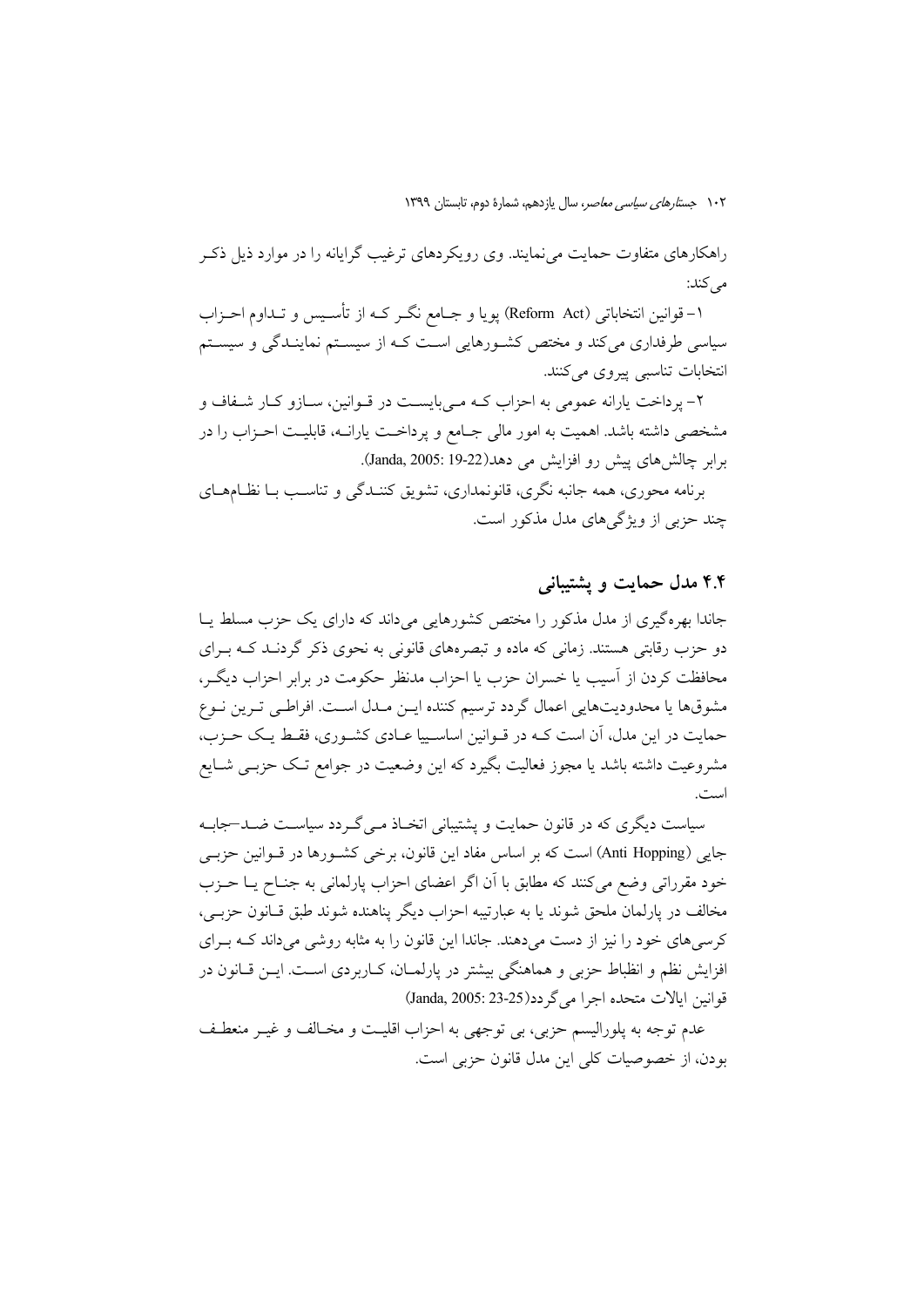#### ۵.۴ مدل تجویزی

مدل تجویزی قانون احزاب، مـدل نسـخه پیچـی (Fill) نـام دارد؛ یعنـی بـه معنـای صـدور الزاماتي قانوني از طرف قانون گذار براي احزاب و تشكل هاست. جانـدا مـدل تجـويزي را پایدارترین و درعین حـال اقتدارگرایانــه تـرین روش تنظـیم فعالیـت حزبــی مــیداندکــه در دوحالت افراطي و معتدل انجام مي پذيرد. نوع معتدل آن، يعني دخالتهاي مطابق با قــانون و معقـول، کـه در کشـورهای توسـعه یافتـه مرسـوم اسـت و ۳۸ کشـور از قـوانین تجـویزی برخوردارند. نوع افراطی آن بیشتر در کشورهای در حال توسعه شایع است چرا کـه وسـعت عمل و نظارت قانون گذار بر سازمان حزبی بسیار زیاد است و غالبـاً در جزئیــات وســیع، از نحوه ثبت و چگونگی شکل گیری احزاب گرفته تا نحوه فعالیت و انحلال أنهـا تجویزهـایی صورت مي گير د(Janda, 2005: 26-33) در ضمن منشأ برخي از محدوديتهاي اعمـال شــده بر احزاب همین تجویزهای فراوان قانون گذار بـر احـزاب اسـت. بـه طـور کلـی ورود بـه جزئیات، ضابطهمندی افراطی، بروکراتیک گرایی شـدید، محـدودیت گرایـبی، قـدرت مـانور اندک و سلب اختیارات حزبی، از ویژگرهای مدل تجویزی افراطی است.

# ۵. دیدگاههای مختلف درباره ناکارآمدی حزبی در ایران

صاحب نظران و نویسندگان زیادی به بررسـی علـل ناکارآمـدی حزبـی ایـران پرداختــهانــد. عدهای عامل اصلی ناکارآمدی را ساخت قدرت سیاسی حاکم بـر ایـران دانسـته و معتقدنــد ساخت سیاسی در ایران همواره میل به استبداد داشته و اجازه ظهور افکار آزادی خواهانه یـا اظهارات مخالف به خود را نمی دهند. برخی دیگرنبود اشـرافیت مـوروثی، ضـعف طبقـات اجتماعي، وجود شكافهاي تاريخي چند لايه و تكثر و فقدان مالكيت خصوصـي را دال بــر عدم شکل گیری جامعه مدنی و احزاب می دانند.

گروهی دیگر دخالت و نفوذ بیگانگان به خصوص قبـل از انقــلاب را بــه عنــوان عامــل ناکارآمدی احزاب میدانند. عدهای هم در بررســی علــل ناپایــداری و کارآمــدی احــزاب در ایران معتقدند قوانین اساسی و عادی ایران مانع از شکل گیری احزاب شدهاند و چون قــوانین ایران، انشعابی از قوانین خارجی بوده، همخوانی و کارایی خوبی با وضـعیت جامعــه ایرانــی نداشته است. البته برخی هم معتقدند ساختار درونی ناقص احزاب شکل گرفتـه درایــران بــه علت میل به قدرت بر تر در میـان رهبـران، دلیـل ناکار آمـدی احـزاب بـوده اسـت(محمدی،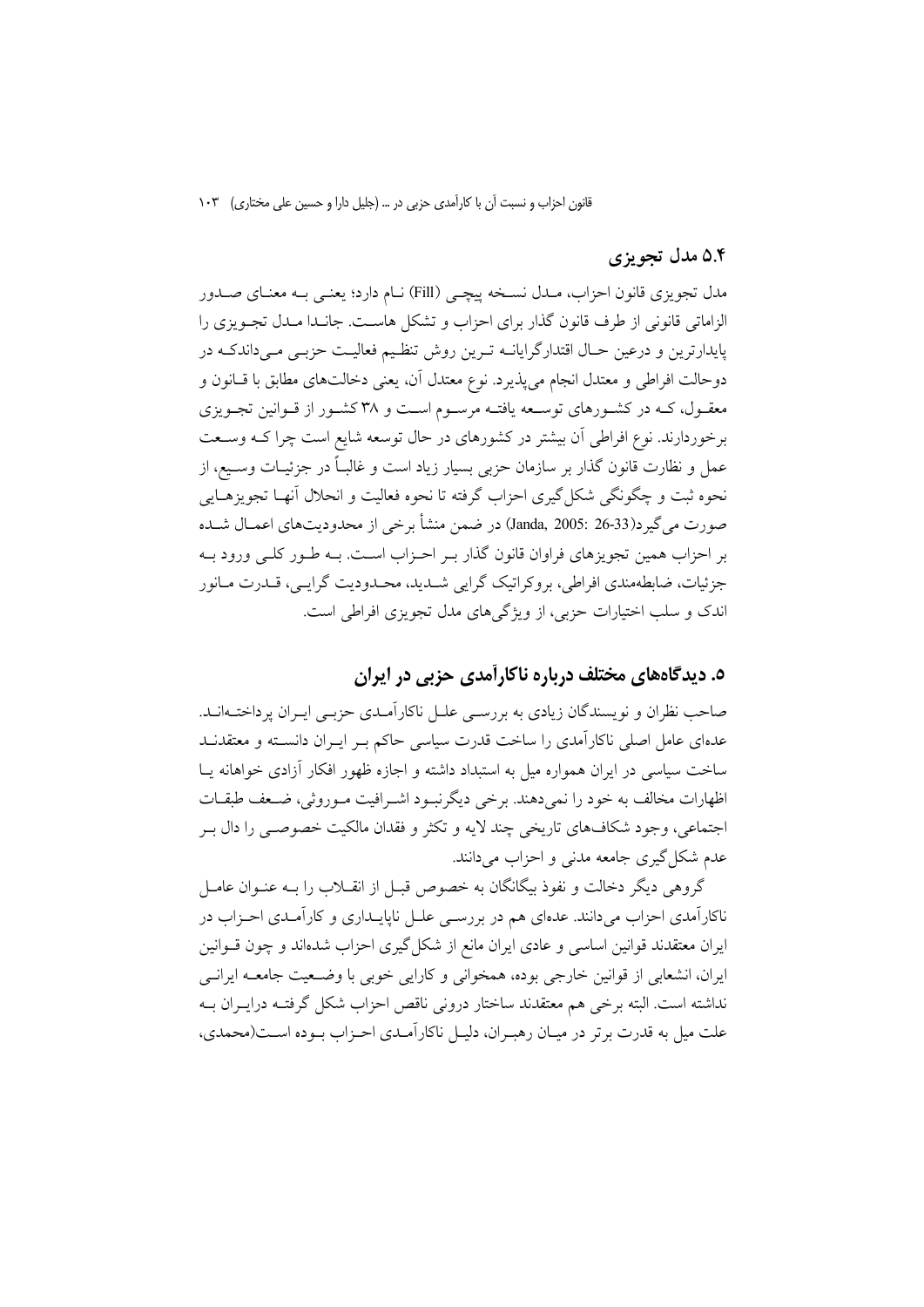١٣٧٦: ٥-١) در جايي ديگر آمده است گذار از جامعه سنتي به جامعه مـدني در ايـران كنـد بوده است و در این امر چندین عامـل از تحکـیم قانونمنـدی و توسـعه سیاسـی جلـوگیری کر دهاند(محمدی، ۱۳۷۲: ۱۰):

۱– عدم وجود طبقات و گروههایی که در چارچوب احـزاب و گروهـای فشــار یــا ذی نفوذ به دنبال منافع خود باشند.

۲– قوانین اساسی ایران عمدتاً در شرایط بحرانی و حاد (مشروطیت و انقــلاب اســلامی) تنظیم شدهاند.به همین دلیل با فروکش کردن هیجان، بسیاری از اصول قانون اساسـی کـه در شرايط هيجاني تنظيم شدهاند به دست فراموشي سيرده شدند.

۳- شرط برقراری و استحکام یـک جامعـه، اعتمـاد اعضـای آن بـه یکـدیگر اسـت. در حالیکه در جامعه ایران که ساختار آن یک ساختار قبیلهای و طایفهای است نظـام اعتمـاد در آن، به روابط سببی و نسبی محدود میشود.

برخی دیگر، موانع بر سر راه کارآمدی حزبی را به دو بخش داخلـی و خــارجی تقسـیم می کنند. در بخش داخلی، تمرکز گرایی، منجر به استبداد و اقتـدارگرایی شـده کـه ایــن امــر خود، سبب عدم شکل گیری طبقات در ایران گشته است و ساخت طبقاتی و قدرت سیاسی مبتنی بر محلی گرایی و منطقه گرایی و منازعات داخلی منجر به بدبینی، روح فـردی گرایــی ایرانی، رابطه مرید و مرادی گردیده که نهایتا مانع از تحزب گرایی میشود. از طرفـی عوامــل بیرونی نظیر وابستگی ساختار سیاسی حکومتی به بیگانگــان و حضــور و نفــوذ قــدرتهــای خارجي در ايران رقابت سالم حزبي را از بين برده و به ويژه ابتذال احزاب دهــههـاي ٣٠ تـا ٥٠، تلقى عمومى از حزب را بيش از بيش تنـزل داده اسـت(مدير شـانه چـي، ١٣٧٨: ٢٧٢-۲٦۳) همچنین در جایی دیگر دلایل سه گانه در ارتبـاط بـا عــدم شــکل گیــری و کارآمــدی احزاب ایران عنوان شده است. اول اینکه که فرماسیون اجتماعی در ایـران کمتـر در معـرض تغییر و تحولات زیر بنایی که در اروپـا رخ داده قـرار گرفتـه اسـت. دوم اینکـه ایــن مسـاله مربوط به کارکرد سیاسی نهاد روحانیت است که موجب گردیده تا رابطه روحانیت بـا مـردم بیشتر شده و جایگزین نهادهای مدنی و حزبی شود. سوم اینکه مهمترین مـانع شـکل گیــری تحزب در ایران مسئله چیرگی استبداد در ایران معاصر است که به دنبال آن بسـاط حـزب و مشارکت مردم نیز برچیده شد(زیبا کلام، ۱۳۷۸: ۲–۱۹۱)

کسانی دیگر از زاویه نخبگان سیاسی آغاز نموده و معتقدند در این زمینه میتوان سطح تحلیل فرهنگی و گزینش خلقیات نخبگان سیاسی را به عنوان متغییر اصـلی و مسـتقل قـرار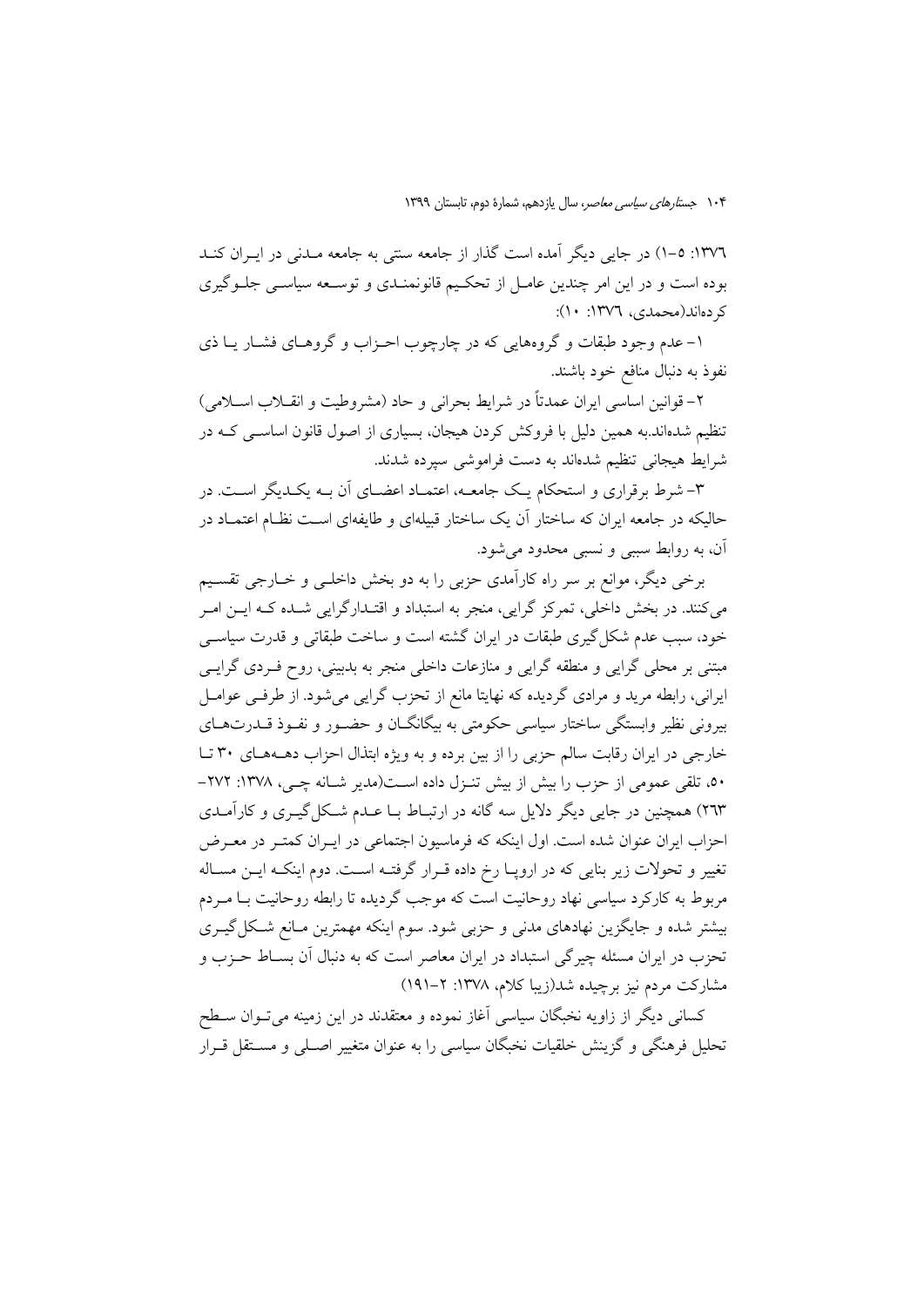داد (ازغندی، ۱۳۷۸: ۲۲) لذا شاخص های فرهنگ نخبگانی که با جامعــه مــدنی و پیــدایی و کارآمدی یکی از نهادهای اصلی آن یعنی حــزب، در تضــاد اســت عبــارت|نــد از: آمریــت و اقتدارگرایی در مقابل قانون گرایی، منطق غیر مشــارکتی در برابـر فرهنـگ مشــارکتی، انقیــاد طلبي و انسداد گفتماني در مقابل تساهل و مدارا، تقــدير گرايــي در مقابــل خــرد ورزي. لــذا می توان گفت تنها در جامعــهای قانونمنــد بــا نخبگــان آزادمــنش و پيــرو عقلانيــت، نظــامی دموکراتیک و مردمی شکل می گیرد. این ساده انگاری است کــه در مــورد مشــکلات جامعــه ايراني، تنها نظام سياسي و ماهيت نظام بين المللي را مقصر اصلي بدانيم، بلكـه بايــد خــود را از این بابت که به تاریخ و فرهنگ بی اعتنا هستیم و چــه بســا فرهنـگ دیگــران را بــه مثابــه فرهنگ برتر پذیرفته و درونی کرده ایم سرزنش کنیم(ازغندی، ۱۳۷٦: ۲۰۱) دیدگاههای فوق درتحلیل ناکارآمدی احزاب سیاسبی ایـران، از منظرهـای مختلـف سیاسـی، فرهنگی، تاریخی و اقتصادی و مسائلی را طرح کردهاند. لـذا کمتـر، قــوانین حزبــی را مــورد مطالعه و مداقه قرار دادهاند از این نظر در ذیل مبتنی بر نظریه جانــدا خــلاءهــای مربــوط بــه

قوانین احزاب در ایران را بررسی خواهیم کرد:

٦. آسيب شناسي قانون احزاب ايران بر مبناي مدل مجاز جاندا ۱.۶ تحلیل اشکالات شکلی و متنی قانون احزاب

الف گستره وسیع مفاهیم و عدم تفکیک موضوعی

یکی از اشکالات موجود در قبانون احـزاب آن اسـت کـه تمـامی گـروههـای قیدشـده، موضوع اصل ٢٦ قـانون اساســي را در بــر مــيگيرد(بهرامــي، ١٣٩٣: ٥) در اينجــا قــانون در تعاریف خود دچار کلی نگری و بسط و تداخل واژگانی شده است. در حالیکـه هــر یــک از این گروههادارای مقتضیات و مسائل مخصوص به خود هستند و لزوماً گروههـای دیگـر در حوزه تعریف و فعالیت آنها قرار نمی گیرند. در قانون احزاب مصوب سـال ١٣٦٠، جمعیـت ها، انجمنهای سیاسی و صنفی، انجمنهای اسلامی و اقلیتهای دینـی، همـه، ذیـل قـانون احزاب قرار گرفتهاند.

دراين قانون آمده است( قانون احزاب ١٣٦٠: فصل تعاريف):

ماده ١– حزب، انجمن، سازمان سیاسی و امثال آن، تشکیلاتی است که دارای مرامنامــه و اساسنامه بوده وتوسط یک گروه اشخاص حقیقی معتقد به آرمانها و مشی سیاســی، تأســیس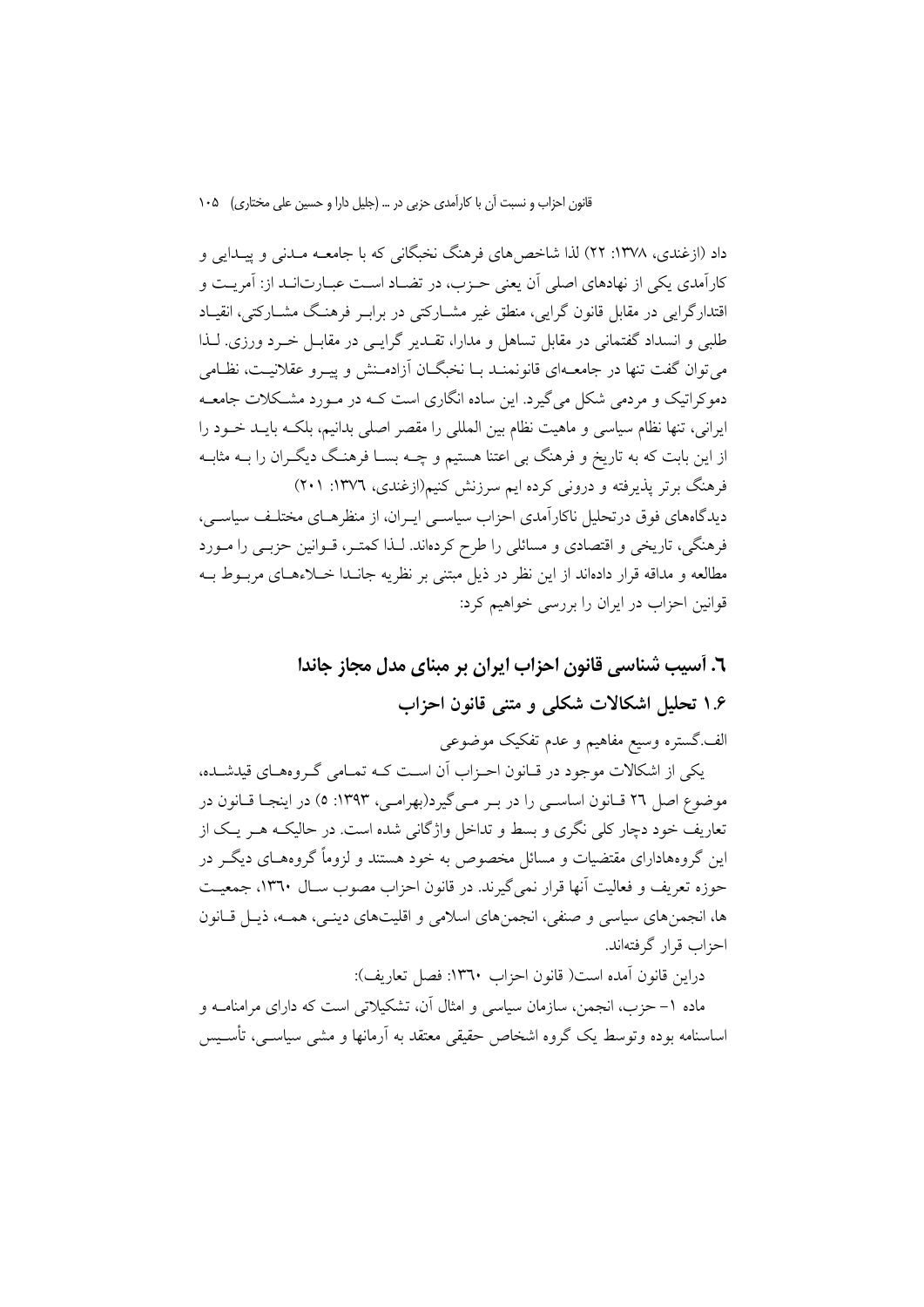شده و اهداف، برنامهها و رفتار آنها به صورتی به اصول اداره کشور و خط مشی کلـی نظـام جمهوری اسلامی مربوط باشد

ماده ۲– انجمن، جمعیت، اتحادیه صنفی و امثال اَن تشکیلاتی استکه به وسیله دارنــدگان کسب یا پیشه یا حرفه یا تجارت معین تشکیل شده، اهداف، برنامهها و رفتار آن بــه گونــهای در جهت منافع خاص مربوط به آن صنف باشد.

ماده ٣- انجمن اسلامي هر واحد اداري، آموزشي، صنفي و............

بسط تعاريف و هم يوشاني لحاظ شده در مواد فوق، از نواقص قانون احزاب بــه شــمار میآید. برخیصاحب نظران در مورد تنوع تعاریف در قـانون مصــوب ۱۳٦۰ گفتــهانــد چــون انواع گروههای یاد شده در قانون، دارای مقتضیات و مسائل خاص مربوط به خود هستند و لزوماً گروههای دیگر مبتلا به آن نیستند لذا وضع قوانین و مقرراتی که شامل همه گروههـای فوق در یک قانون واحد شود کار سخت و غیر مفید است که می توانـد بـه شـفافیت قـانون لطمه وارد کند(بهرامی، ۱۳۹۳: ٥) در حالیکه یکی از مفروضات ما در ایــن پــژوهش آنســت كه قانوني مي تواند جامع و مانع باشد كه منحصـراً بــه احـزاب سياســي پرداختــه و مخــتص حزب باشد و لحاظ نمودن یک قانون واحد برای گروههای نامتجانس، بــه کارآمــدی قــانون لطمه وارد می کند. همانطور که جاندا گفته است ورود بــه گســتره وســيع جوانــب حزبــی از سوی قانونگذاران، که ویژگی قوانین مجاز و همچنین تجویزی است خود، مـانعی در تحقــق نهادينگي حزبي به شمار مي آيد(Janda, 2005: 27)

ب:انشای محدود کننده قوانین

یکی از خصوصیات قوانین مربوط به مدل مجاز آنست که احزاب و گروههـای سیاســی مشمول در قانون مذکور، محدود شده و در چارچوب خاصی هــدایت مــی گردنــد. البتــه در خصوص محدوديت فعاليت احزاب بايـد ايــن نكتــه را نيــز يــادآور شــد كــه صــرفا وجــود محدودیت، امری ناپسند نیست بلکه محدودیتی غیر قابل قبول است کـه خـارج از محـدوده قانون اساسی عرف جهانی بوده و اصل آزادی لازم، برای انجام فعالیت را از کسی یـا چیــزی سلب نماید. وگرنه در اکثر قوانین حزبی کشورها نیـز محـدودیتهـایی بـر احـزاب اعمـال می شود. از این نظر در ذیل به ذکر مـاده ١٦ قـانون ١٣٦٠ و بنـد (خ) مـاده ١٣ قـانون ١٣٩٥ می پر دازیم: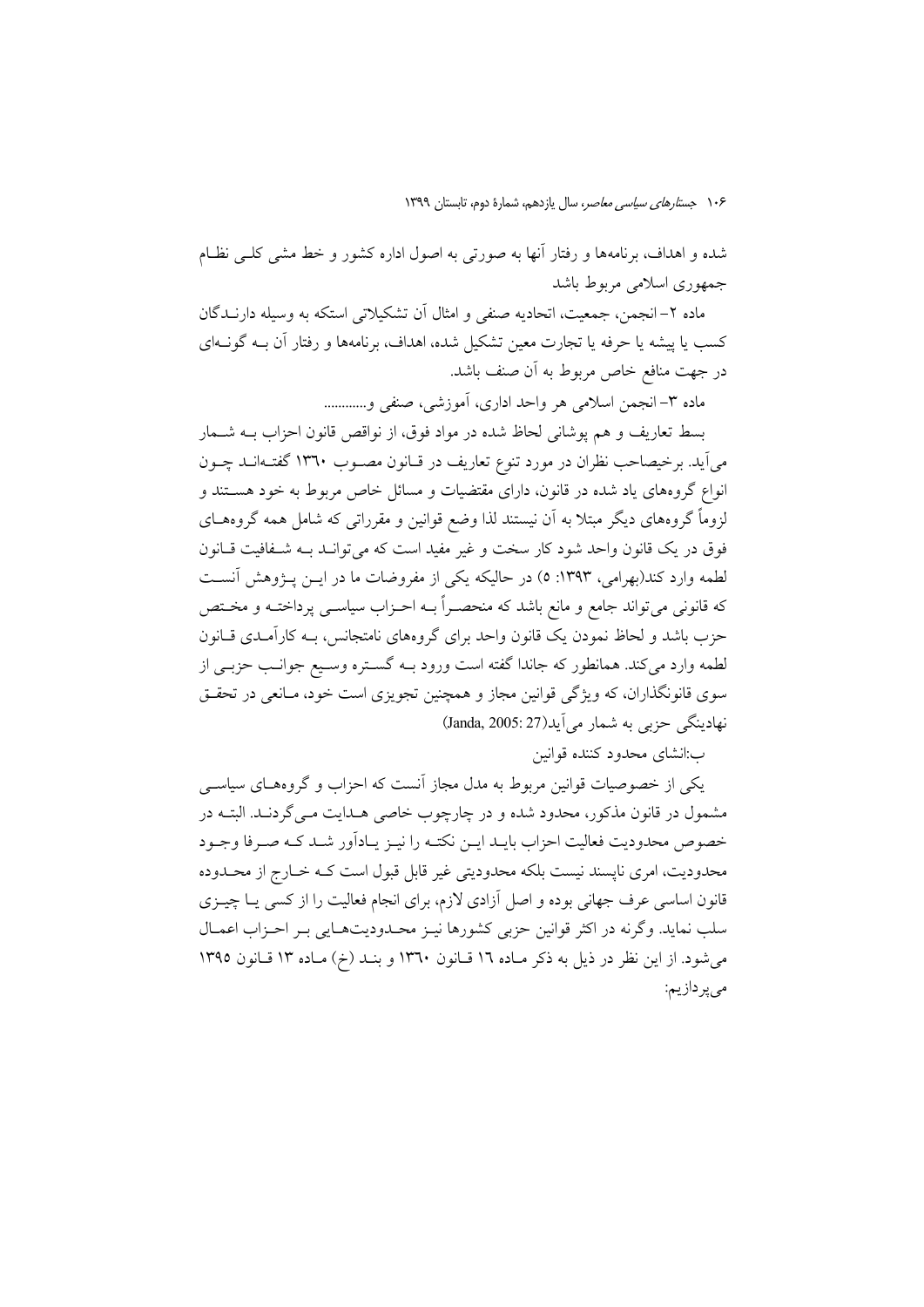در ماده ۱۲ قانون احزاب۲۳۰آمده است:گروههای موضـوع ایــن قــانون بایــد در نشــریات، اجتماعات و فعالیتهای دیگر خود، از ارتکاب موارد زیر خودداری نمایند. ( قانون احـزاب  $(17 \text{ also } 14)$ 

الف. ارتکاب افعالی که به نقض استقلال کشور منجر شود.

ب. هرنوع ارتباط، مبادله اطلاعات، تبانی و مواضـعه بـا سـفارتخانه هـا، نماینـدگی هـا، ارگانهای دولتی احزاب کشورهای خارجی در هر سطح و بـه هـر صـورت کـه بـه آزادی، استقلال، وحدت ملي و مصالح جمهوري اسلامي ايران مضر باشد.

ج. دریافت هر گونه کمک مالی و تدارکاتی از بیگانگان د. نقض آزادیهای مشروع دیگران

ه. ايراد تهمت، افترا و شايعه پراكني

درخصوص ماده ١٦ دو مسئله وجود دارد. اولاً بايد گفت اين تكاليف و موارد منع شــده همگانیاند و ناظر به همه تشکلهای قیـد شـده در قـانون ۱۳٦۰ مـیباشـند و اختصاصــی احزاب نیستند. لذا با گنجاندن سایر گروهها و تشکلهای دیگر در قانون، شــمولیت تعریفــی دارد و فاقد بسیاری از پیش نیازهای حزبی می باشد. دوماً محدودیتهایی که ذکـر شــدهانــد هرچند عقلایی اند و در همه کشورها نیز وجود دارند اما از ایــن نظـر کــه کلــی انــد و امکــان هر گونه تفسیر و برادشت شخصی از آنها را ایجاد می کند، از نقاط ضعف ایــن بنــد از قــانون مى باشد.

۲.۶ ایرادات موجود در کمیسبون ماده ۱۰

به طور کلی نظامهای حقوقی گوناگون دوشیوهی کلی برای نظارت بر آزادیهای عمـومی را اجرا مي نمايند. برخي دولتها از شيوه" نظام تعقيبي" در نظارتهاي خويش بهره مي گيرنــد که این شیوه بیشتر در کشورهای لیبرال مرسوم میباشد. بـر اسـاس ایــن نظـارت، اصــل بـر آزادی افراد و گروهها گذاشته می شود که در اعمال و رفتار خویش نیازمنـد کسـب اجــازه از مقامات عمومي نيستند و تنها در موارد تخلف أنها كــه بــه موجــب مــواد قــانوني، احصــاء و محرز گردیده، محدودیت اِعمال میگردد. در مقابل، برخی از دولــتهــا از شــیوه "تــأمینی" برای نظارت بر افراد و گروهها استفاده نموهاند که این گونه نظارت، خود بـه شـکل منــع یــا جلوگیری از انجام فعالیت مغایر با قانون، اجازه قبلی و اعــلام قبلــی، جلــوه گــر مــی گــردد( طباطبائي موتمني، ١٣٩٠: ٢٦)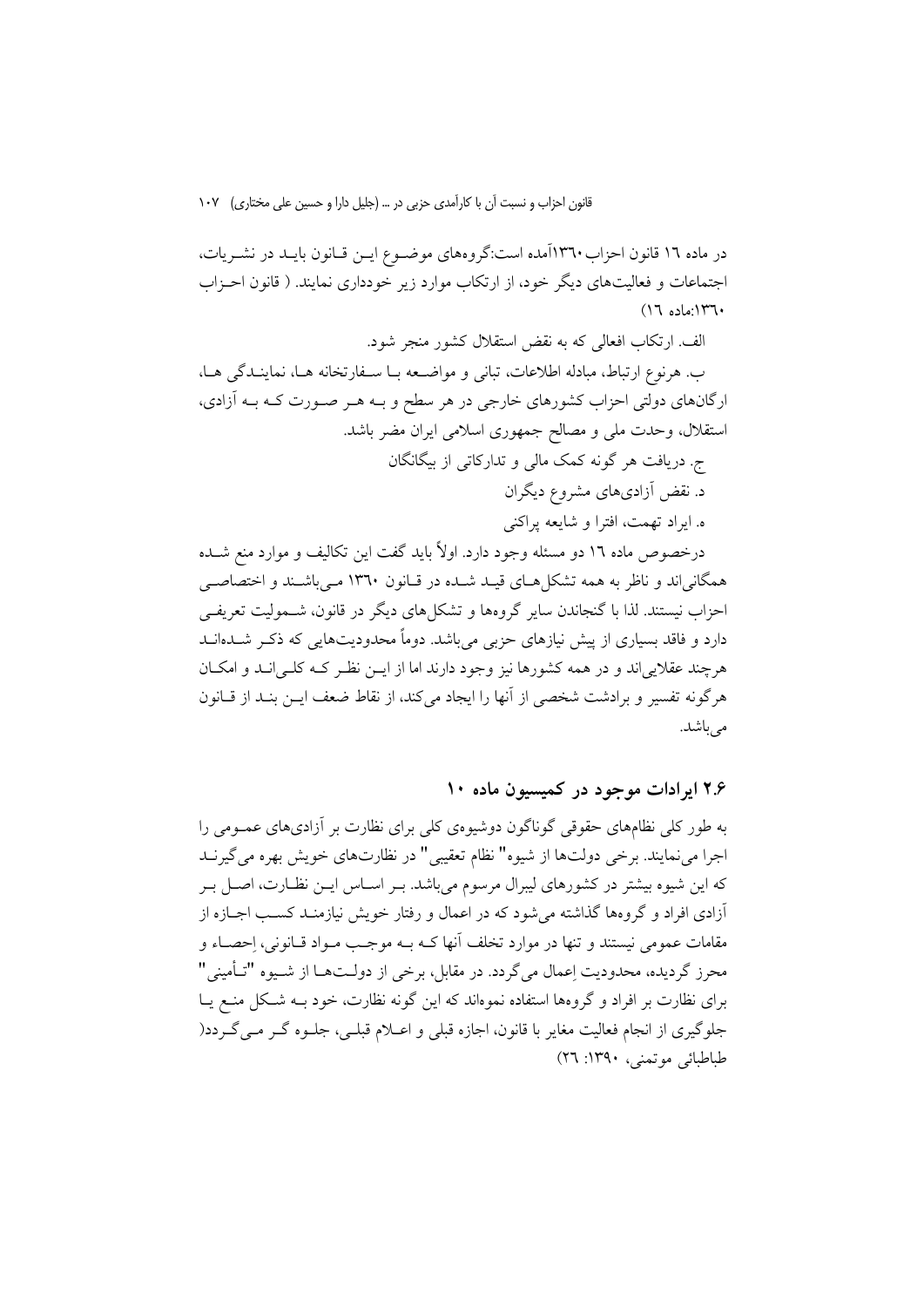در نظام حقوقی ایران و در خصوص نظارت بر فعالیـت تشـکل هــا، پــس از تشـکیل و رسمیت، تشکل ها به عنوان اشخاص حقوقی در بسیاری از موارد هماننـد اشـخاص حقیقـی دارای حق و تکلیف می شوند و از حقوق و اَزادیهایی که لازمه وجـود اَنهاسـت برخـوردار مي گردند؛ به شرط آنكه مرتكب جرم يا تخلف قابل مواخذه يا تعقيب نباشـند. از همـين رو عملکرد تشکا ها نیازمند مراقبت و نظارت می باشد که در کشور ما از نظـام مخــتلط نظــارتی که هر دو وجه نظارت تأمینی و تعقیبی را داراست پیروی می شود. لذا مفروض ما آنست کـه قوانین احزاب که وظیفه نظارت را به عهدهنهادی همچون کمیسیون ماده ۱۰ سیرده است از برخی خلاءها یا بدکارکردیها رنج می برد. دلیل آن نیز شاید عـدم صـراحت قـانونی یـا بـه طور کلی ضعف قوانین مجازی احزاب باشد که در تـدبیر سـازوکارهای لازم بـرای نهادینــه كردن و تقويت احزاب و تشكلها توان كافي را نداشته باشـند. از ايــن نظـر بــه تبيــين ايــن نظارت مي پردازيم:

۱.۲.۶ نظارت فرا قانونی بر هیأت موسسین احزاب در قانون ۱۳۶۰ کمیسیون ماده ۱۰، نوعی نظارت ابتدایی بر احزاب دارد. لذا اشکالی که بر آن وارد است ایــن است که با اتخاذ شرایطی برای هیأت موسسین احزاب، بــا تســامح مــی تــوان مغــایر تی بــین نظارت كميسيون ماده ١٠ با اصل ٢٦ قانون اساسي ايجاد مي شود. بـر اسـاس اعـلام مـاده ٧ آيين نامه اجرايي قانون احزاب، انجــام تمــامي كارهــاي مقــدماتي لازم بــراي تصــميمگيــري كميسيون ماده ١٠درباره احزاب، به عهده وزارت كشور است. يعني كليـه تحقيقـات لازمـه، بوسیله وزارت کشور انجام میگیرد و طبق ماده ۸ ثبت گـروههـا بـر عهـده وزارت کشــور می باشد و طبق ماده ۹ پس از تحقیقات و تمهیدات اولیه نظارتی بر هیــأت موسســین توســط وزارت کشور، پرونده مربوطه حداکثر ظرف یک ماه بوسیله وزارت کشور به کمیسیون مـاده ۱۰ احاله می شود و پس از تصویب کمیسـیون مـاده ۱۰، ظـرف ۱۰ روز پروانــه گـروههـا و احزاب به امضای وزیر کشور صادر می شود. در اینجا تفکیک وظایف و اختیارات مشـخص شد؛یعنی کلیه امور مقدماتی بر عهده وزارت کشـور و پـس از آن تأییـد کمیسـیون مـاده ۱۰ است و نهایتا امضای وزیر منجر به ثبت احزاب خواهد شد. مسئله اینجاسـت کـه در قـانون اساسی و قانون احزاب، اولاً، سخنی از بررسی صلاحیت موسسین بـه میـان نیامـده اســت و ثانياً شرايط احراز و بررسي صلاحيت هيأت موسســين بــه قــوانين عــادي (قــانون احــزاب)، واگذار نشده است. در مدل قوانین مجاز/جوازی جاندا گفتـه شـد، اعمـال محـدودیتهـای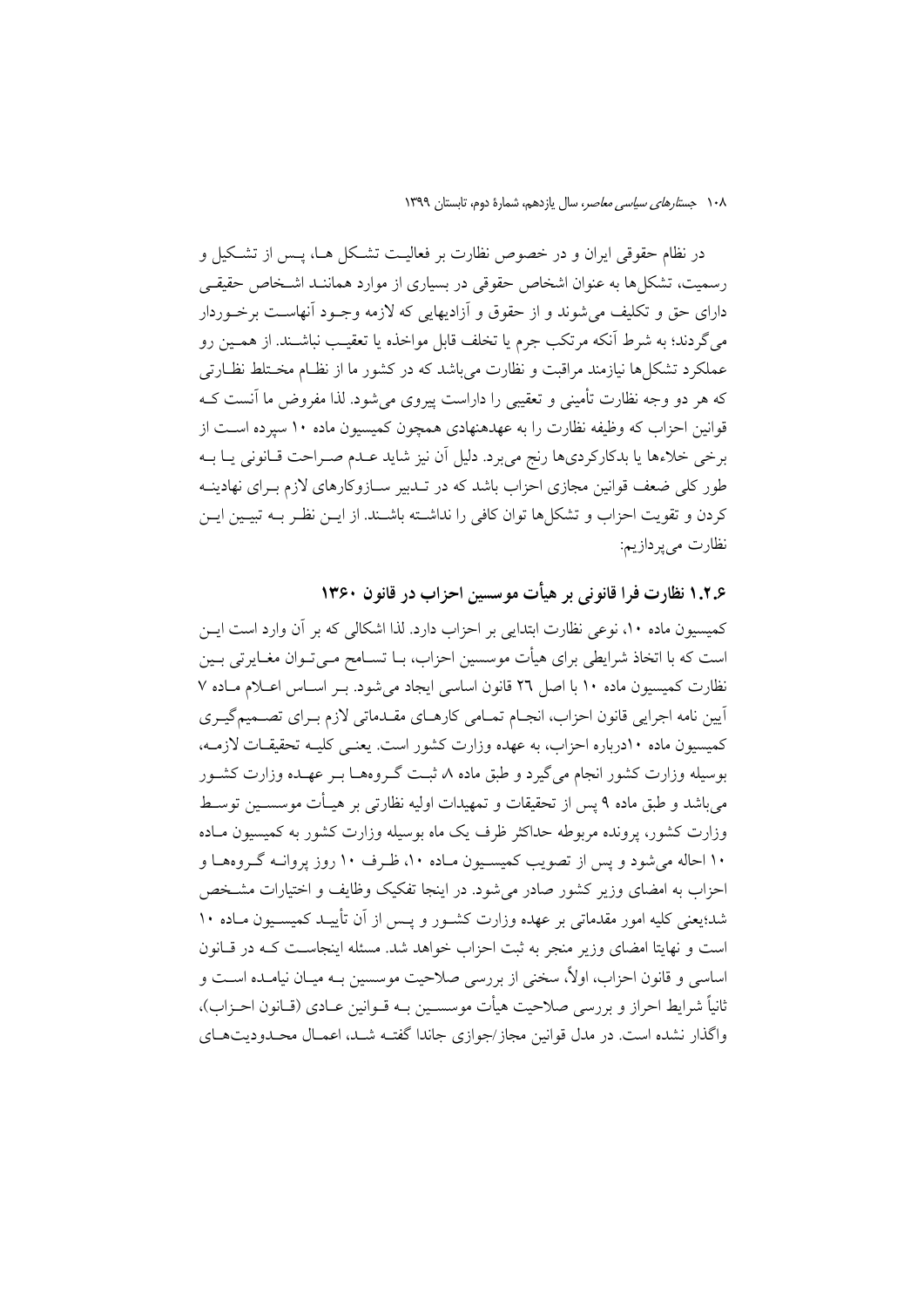بیش از حد قانونی بر امور تشکیلاتی و فعـالیتی احــزاب، قهــراً منجــر بــه افــت عملکــرد در احزاب خواهدشد. لذا به نظر می رسد اعمال شرایطی برصلاحیت هیـأت موسسـین احــزاب، و برخی عملکردهای حزبیاز طرف کمیسیون ماده ۱۰، با شـرح وظـایف آنهـا در مـاده ۱۰ و همچنین روح قانون اساسی در اصل ٢٦دارای مغایرتی است که شـایدبا بــازتعریف و تفســیر مجددان از سوی قانون گذاران بتوان قدری آنرا تعدیل نمود.

۲.۲.۶ ابهام در ماهیت نظارت کمیسیون ماده ۱۰ ( نظارت تشریفاتی یا تصویبی؟ ) ابهام و ایرادی که در خصوص ماهیت کمیسیون ماده ۱۰ قانون احزاب وجـود دارد ابهـام در نوع نظارت کمیسیون بر احزاب است. در ابتدا آنچه از نظـارت مـاده ۱۰ اسـتنباط مـی شــود تشریفاتی بودن نظارت کمیسیون ماده ۱۰ احزاب و تشکل های سیاسی ذکـر شـده در قـانون میباشد که صدور پروانه فعالیت برای احزاب، نیازی به تصویب کمیسیون مزبور نـدارد. امـا در ماده ۹ قانون احزاب ۱۳٦۰بر تصویب کمیسیون شرط شـده اسـت؛ یعنـی طبـق مـاده ۹، کمیسیون، صلاحیتی تصویبی و اجرایی دارد. در صورتی که در ماده ۱۰ قـانون احـزاب، بــه صورت ضمنيبر تشريفاتي بــودن نظــارت أن تأكيــدميشــود. لــذا تضــادي در نــوع نظــارت كميسيون ايجاد مي گردد.

ماده ۱۹ آیین نامه اجرایی بیان میدارد که اتخـاذ تصــمیم در مــورد صــدور یــا عــدم صــدور متقاضیان تشکیل گروه یا حزب بر عهده کمیسیون ماده ۱۰ اسـت کـه پـس از ارائــه پرونــده تکمیل شده که حاوی نظرات وزارت کشور میباشد –انجام خواهـد شـد. یعنـی نظـرات وزارت کشور جهت تصویب به کمیسیون ماده ۱۰ ارجاع داده میشود. بر این اساس مطالب مندرج در ماده ١٩أيين نامه اجرايي، موافق با ماده ٩ قانون احزاب يعني (تصويبيبودن وظيفه کمیسیون ) است لکن از سوی دیگر در تضاد با مـاده ۱۰ یعنـی (تشـریفاتی بـودن نظـارت) میباشد که می توان گفت حداقل از لحاظ نظری مبهم بوده و دوگانگیرای را در ذهـن ایجـاد میکند و بر پیچیدگی موضوع شــفافیت قــانون مــی|فزایــد و از آنجــا کــه ایــن نهــاد ارتبــاط مستقیمی با عملکرد و کارایی احزاب دارد، اهمیت دارد که به این مورد توجه شود.

۳.۲٫۶ مغایر ت بر خی اختیارات کمیسیو ن ماده ۱۰ با اصل ۲۶ قانو ن اساسی با مطالعه قانون احزاب و ماده ۱۰ آن، سه وظیفه را برای کمیسیون ماده ۱۰ ذکر کردهاند: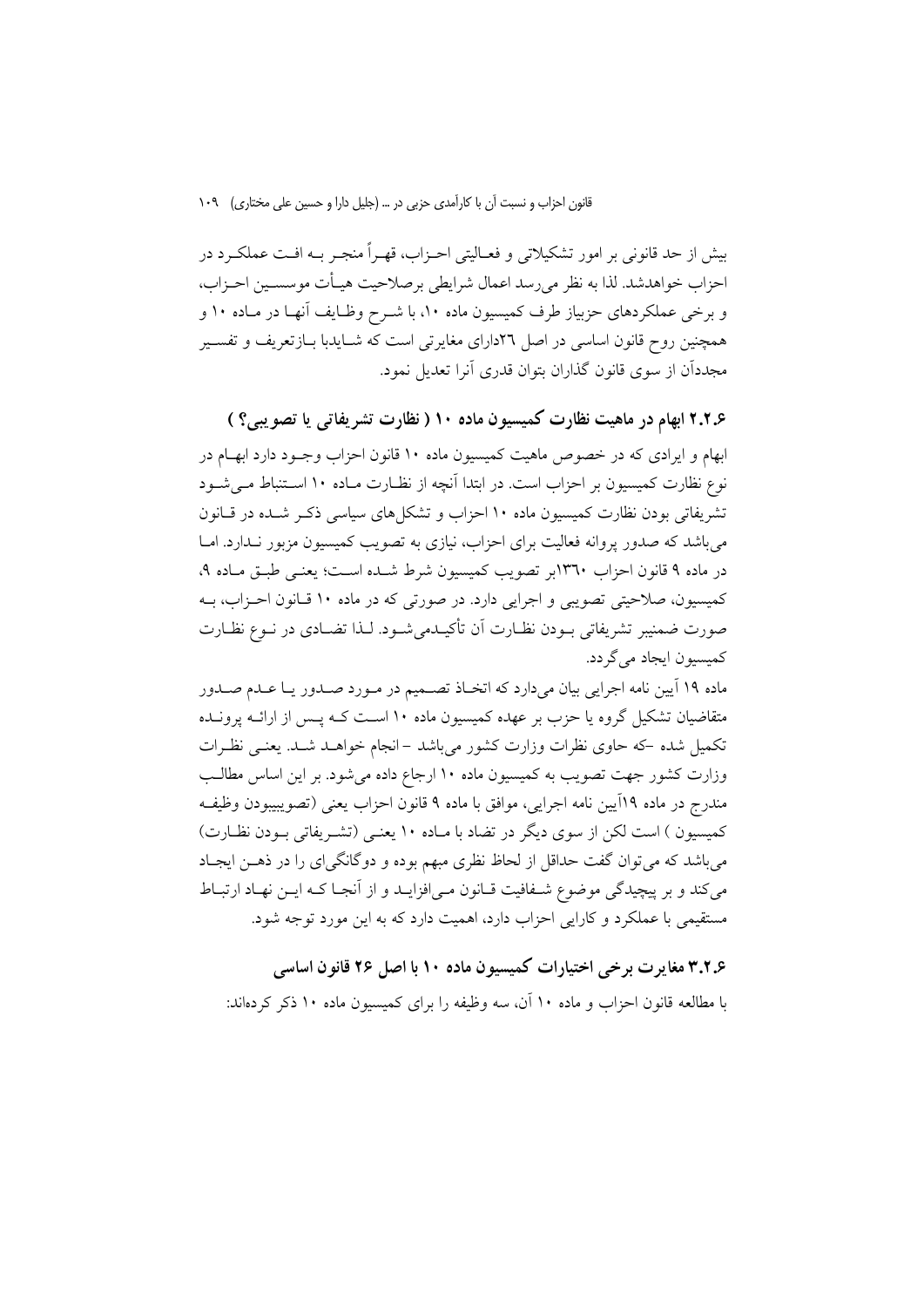الف-صدور پروانه برای احزاب، ب-نظارت بر فعالیـت گـروههـا، ج-انجـام وظـايف مصرحه در اين قانون.

لذا با اين تصريح قانون كه معناي آن، عدم اعتبار وظايف تصريحات خارج از اين قــانون است به نظر مي رسد در قانون فعلي، برخي اختياراتي كه در قانون، تحت عنـوان "وظـايف و اختیارات کمیسیون ماده ۱۰ "، آورده شده است بــه صــورت شــفاف، نــاقض تعریـف فــوق مر باشد.

برخی از اختیارات کمیسیون ماده ۱۰عبارت است از: ۱– اطلاع یافتن و اجازه دادن به گروهها برای فعالیت در محـلهـای غیــر از محـلهـای مذکور، در ماده ٤ و تبصره ١ (ذکر شده در تبصره اماده ٤ قانون ١٣٦٠) ۲– بررسی تغییرات در هیأت رهبری و کادر اجرایی(ماده ۳). ٣–اطلاع از هرگونه اجتماع گروهها به عنوان فعالیت گروهی (ماده ٢٩). ٤- موافقت قبلي وكتبي وزارت كشور از هرگونه تغييري در مراسم (ماده٣٣). نتیجهای که گرفته میشود این است که وظایف مذکور خارج از وظایف مصـرحه کمیســیون ماده ۱۰ به حساب می آیند. ضمناً ناقض قانونانــد و بــه معنــای دخالــت و ورود افراطــی بــه برخي حوزههاي عملكردي احزاب تلقى مى شوند. و بندهاي فــوق ممكــن اســت منجــر بــه محدودیتهایی بر سر راه فعالیت احزاب شوند.

#### ۳.۶ ضعف در مقررات مالی

يكي از مهمتـرين مباحـث و شــايد اساســي تـرين آنهــا در قــوانين حزبــي، بحـث يارانــه و هزینههای مالی، نحوه تأمین بودجه ها، درآمـدها، کمـکمـای اعطـایی بـه احـزاب و نحـوه حسابرسي مالي آنهامي باشد. به نظر برخي، به منظور جلوگيري از سـوء اسـتفاده احـزاب از فرایند مالی و انتخاباتی، وضع مقرراتی در قوانین، نظیر ایجاد محدودیت برای بخشش گــران وجوه مالي به احزاب و ممنوعيت استفاده از برخمي منـابع مـالي ممنوعـه بـراي احـزاب، از انگیزههای اصلی اتخاذ قوانین مالی بر احزاب به شمار می آید(دلفروز، ۱۳۹۵: ۵۳). بر این اساس اهمیت حیطه مالی و پارانه احزاب در قــوانین کشــورهای پیشــرفته بــه نحــوی است که بحث نظارت کارآمد بر عملکرد احزاب در آن کشورها به مباحث مالی آنهـا پیونــد خورده و بیشترین تأکیدات و سرفصل هـای قــوانین حزبــی در کشــورهای مزبــور را، یارانــه احزاب تشکيل مي دهد. در نظريه جانـدا در مبحـث مقـدماتي و همچنـين در مـدل ترغيـب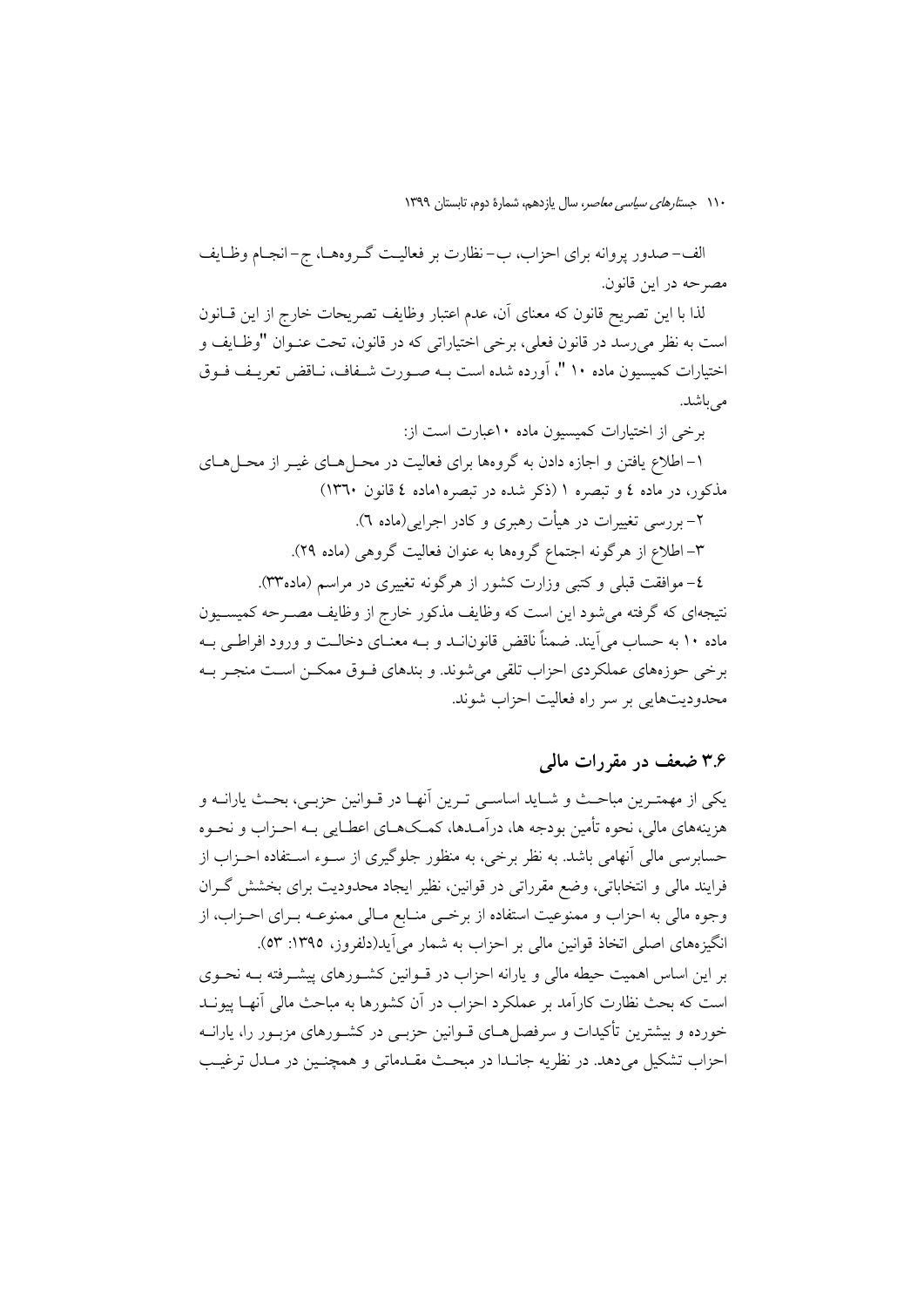گرایانه نظریه وی ذکر گردید یکی از راهکارههای تشویق و توسعه احـزاب، وجـود قــوانین مالی شفاف در کالبد قوانین احزاب است و یرداخت یارانــه عمــومی کــه وجهــی از آنســت، میتواند در کارآمدی احزاب سیاسی بسیار موثر واقع گردد(7 :Janda, 2005). بــا نگــاهی بــه قانون احزاب ایران، به خوبی ملاحظه میشود که به مباحث مـالی( کــه هســته فعالیــتهــای حزبی را تشکیل میدهد)، هم در زمینه اختصاص منابع مـالی هـم نحـوه توزیـع، توجهـات کمی لازم صورت گرفته است. در ذیل بــه برخــی مــواد مصــرحه در ایــن موضــو اشــاراتی مي کنيم:

ماده ۱۸ فصل دوم قانون ۱۳۶۰ بیان میدارد: "بودجه گروهها بایـد از طریــق مشــروع و قانونی تأمین و به شکل مشروع و قانونی صرف گردد". همچنــین در تبصــره آن ذکــر شــده است که: " درآمد و هزینه گروههای پروانه دار باید در دفاتر قبانونی ثبت شـود و در پایـان سال مالی برای بررسی، در اختیار کمیسیون ماده ۱۰ قرار گیرد". اولین اشـکالی کـه در مـاده فوق دیده می شود این است که این یک ماده کلی است که به ذکر جزئیات و راههـای دخــل و خرج توجهي ندارد. لذا بدون ذكر راهكارهاي كسب و چگونگي هزينه كـرد، كانــال1عــاي اختصاص بودجـه و مسـائل نظـارتي، هـم احـزاب سـردرگم خواهنـد مانـد وهـم در كـار اختصاص بودجه و نظارتهای بعدی قانونی اختلالاتی ایجاد میشود و اینکـه در ایــن مـاده قانونی بیان شده گزارش هزینهها و درآمدها میبایست در دفاتر ثبت شود و حسابرســی نیــز در کمیسیون انجام گیرد به نظرگزارهای قانع کننده نمیباشد.

راجع به پرداخت یارانه به احزاب هرچند در قانون جدید احزاب(قـانون مصـوب١٣٩٥) برخی ساز وکارهای مالی بر احزاب نسبت به قانون قبلی پیش بینی و گنجانده شـده اسـت و در این زمینه هم قانون گذار دولت را مجاز دانسته تا یارانــه احــزاب را تــأمین نمایــد و هــم تجویزهایی در رابطه با نحوه درآمدزایی احزاب ذکر کرده است که در تبصـره (۱) مـاده(۱۲) قانون جدید تصریح می کند:" دولت در راستای کمک به احزاب هر ساله ردیف بودجـهای را در بودجه سالانه پیش بینی می نماید"(قانون احزاب، ١٣٩٥: ٢)، اما باز برخـی انتقـادات مبنـی بر عدم شفافیت و ابهام در برخی این قیود قانونی وجود دارد.

راجع به مسائل مالي و پرداخت يارانـه بـه احـزاب سياسـي در قـانون جديـد(٩٥) راهکارهایی زیر در نظر گرفته شده است.منابع مالی در قانون فعلی در چهار مورد ذکـر شـده است؛ ١- حق عضويت اعضا٢ – كمكها و هداياي نقدي و غير نقدي اشـخاص حقيقـي و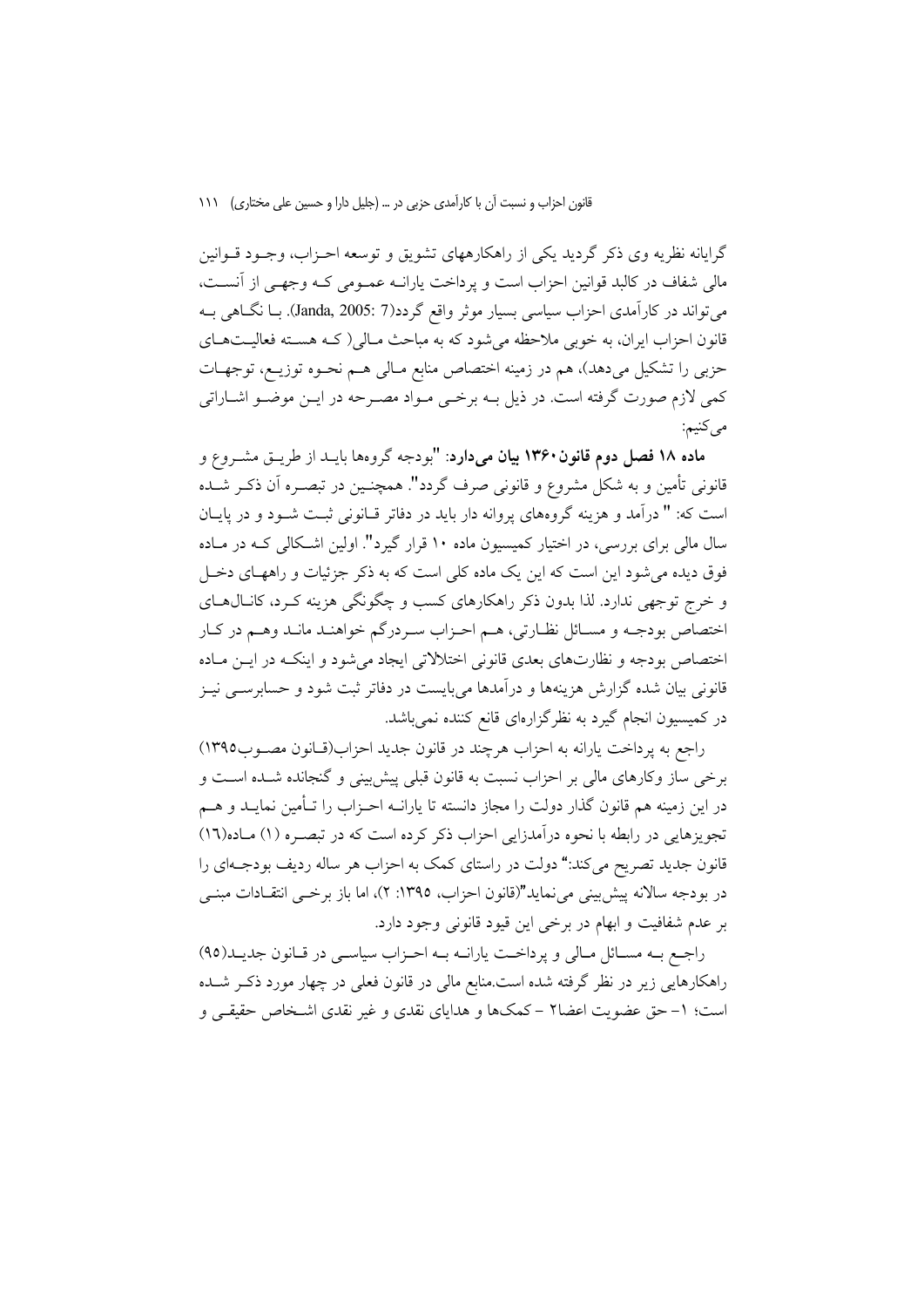حقوقی ایرانی ۳- وجوه حاصل از فعالیتهای قـانونی انجـام شـده در چـارچوب موضـوع فعالیت، اهداف و اساسنامه ٤–کمکها و بارانههای دولتی.

باید گفت که تقسیم پارانه به احزاب مانند پرداخت پارانه به روزنامهها و مجلات است. چون معیار توزیع خاصی در قانون اتخاذ نشده است لذا اولین ایرادی که می توانیم ذکر کنـیم در نحوه توزیع و نداشتن معیاری عادلانه است.

خسران و ضرری که در این قانون ممکن است متوجه احزاب و گروههای سیاسـی و بــه طورکلی برخی مصالح کشور گردد در دو چیز است.اولاً، با توجـه بــه مشـکلات اقتصــادی موجود در کشور که طبقات و اقشار مختلف در جامعه از آن رنج مـیبرنــد، بایــد ســهمی از بودجه عمومی کشور که می خواهد به احزاب تعلق گیرد به نحـوی سـاماندهی و اختصــاص یابد که خروجی قابل قبولی داشته باشد و به لحاظ فنی و سیاسی قابلیت توجیه داشته باشید وگرنه وامدار بودن احزاب و تشکلها به منابع دولتی و تأمین هزینههای آنهـا از بیـت المـال، نوعی بی عدالتی و سرمایه گذاری کورکورانه است. دوماً، تخصیص پارانه به نحوی بایــد بــه احزاب تعلق گیرد که باعث تحرک حزبی در کشور شود نه اینکه صرف تشکیل حـزب پـا اعطای مجوز حزبی، منجر به دریافت یارانه گردد.

در حال حاضر در کشور حدود ۲۳۰ حزب، موفق به اخذ مجوز فعالیت شدهانــد(بهرامی، ۱۳۹۳: ۱۹) چنالنچه ساختار قانونی پرداخت پارانه و سـایر مکانیســمهـای پـیش;بینــی شــده، كارآمد نباشند باعث مي شـود كــه سـاير تشـكل هــا نيــز در قالــب احــزاب نمايــان شــوند و درخواست استفاده از یارانه دولتی را داشته باشند؛ در حالیکه بسیاری از این احـزاب ماهیـت خارجي ندارند و صرفاً در زمان انتخابات ظاهر مي شوند، كه اين، نــوعي اجحــاف بــه ســاير احزاب فعال در جامعه است.

از طرفی در اکثر قوانین حزبی دنیا، یکی از مهمترین مباحث در قـانون و از راهکارهـای تشويق احزاب، اتخاذ قوانين مالي شفاف و ارائه مدلهاي يرداخت يارانــه بــه احـزاب، طبــق تصريحات قانون احزاب آنهاست.كه در ذيل اشاراتي به برخي مواد قـانون احـزاب آلمــان و لهستان دار ىم:

#### ۱.۳.۶ قانو ن احزاب در آلمان

هرچند نظام سیاسی فدرالی و سیستم حزبی المان متفاوت از نظام حزبی در ایران اســتاما بــه دلیل ماهیت مشترک موضوع یارانه احزاب در رشد و کارآمـدی احـزاب و اهمیـت مباحـث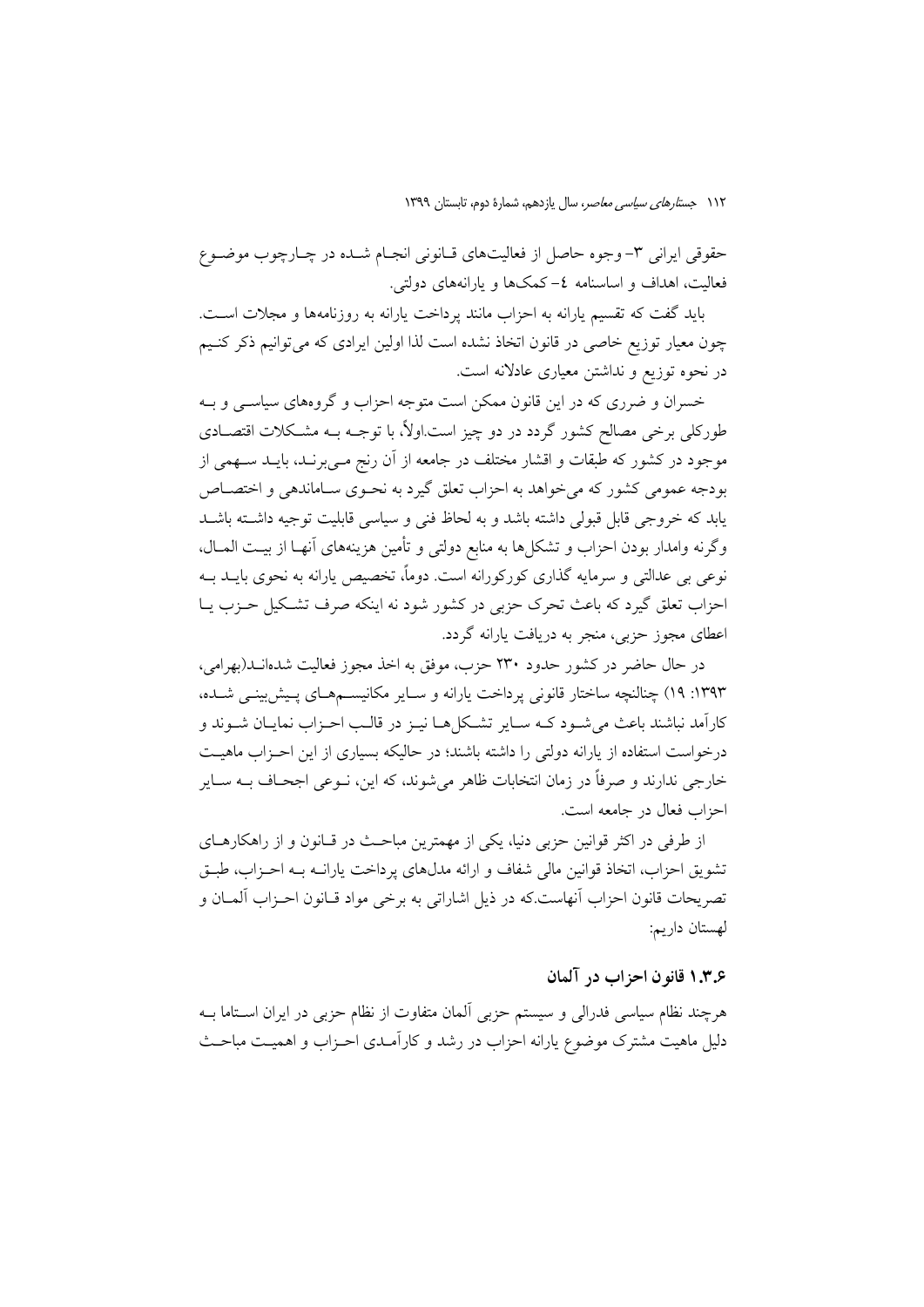مالی باید گفت که در قانون احزاب ٣٢صفحهای آلمان ١٩ صـفحه آن بــه بودجــه و مســائل مالي احزاب اختصاص داده شده است كـه دال بـر اهميـت و حساسـيت موضـوع مـالي در تکوين و توسعه احزاب است.

مواد ١٨ تا ٣١ قانون احزاب آلمان به موضوعاتي موضوعاتي پر داختهاند همچون؛ اصبول و مبانی و میزان بودجه اختصاصی به احـزاب، ردیـفهـای بودجـه ای، رویـه تعیـین نـرخ بودجه، موازنه مالي درون حزبي و نحوه حسابرسي ها و چگــونگي هزينــه كــرد منــابع مــالي توسط احزاب که در مواد مختلفی از این قانون ذکر گردیده و همچنـین کانـال۱صای نظـارتی بسیار دقیقی بر دریافت و نحوه دخل و خرج توسط قانونگـذار تصـریح و پـیش٫بینــی شــده است(رحيمي مقدم، قانون احزاب آلمان:١٣٩٠).

#### ٢.٣.۶ قانون احزاب در لهستان

بند ٣ ماده ٢٩ قانون احزاب لهستان تصريح مـي كنـد:"مبنـاي يرداخـت يارانــه، تقاضــانامه یرداخت یارانه است که برای یک سال مشخص ارائه می شود. این تقاضا نامه توسط هیئت حاکمه حزب سیاسی تا ۳۱ مارس هر سال تسلیم میشود. تقاضا نامـه از فـرم رسـمی تهیـه میگردد و توسط کمیسیون انتخاباتی کشور از لحاظ استحقاق یارانه و مبلغ آن مورد تأیید یــا رد قرار می گیرد.

در مورد هزینه کرد منابع مالی توسط احزاب در ماده ۳۰ قانون احزاب لهستان ذکر شده: ١– هر حزب سياسي بايد صندوق كارشناسي(هزينه كرد) تأسيس نمايد.

۲– پول@ایی که در صندوق جمع اَوری میشوند برای تـأمین مـالی امـورات ذیــل بایــد استفاده گردند:

مشاورههای کارشناسی به احـزاب در زمینــههــای حقـوقی، سیاســی، جامعــه شناســی و اجتماعی –اقتصادی که مشاورهها را میتوان از صـاحب نظـران و کارشناسـان مربوطـه در دانشگاهها و مراجع دیگر با پرداخت حق الزحمه به آنها اخذ کـرد و مـورد اسـتفاده احـزاب قرار داد همچنین در زمینه فعالیتهای آموزشی و ترویج و انتشار آنهـا در کشـورمیتـوان از اين منابع مالي استفاده نمود (رحيمي مقدم، قانون احزاب لهستان: ١٣٩٠).

هرچند به اجمال به مواردی از این قوانین اشاراتی شد لکن تـدابیر مـالی اتخـاذ شـده در اکثر کشورهای پیشرفته به نحوی بسیار دقیق و حساب شده پیش بینی و تصریح شـده اسـت که این شفافیت قانونی قطعـاً در کارآمـدی احـزاب نقـش بسـزایی خواهـد داشـت و کلـی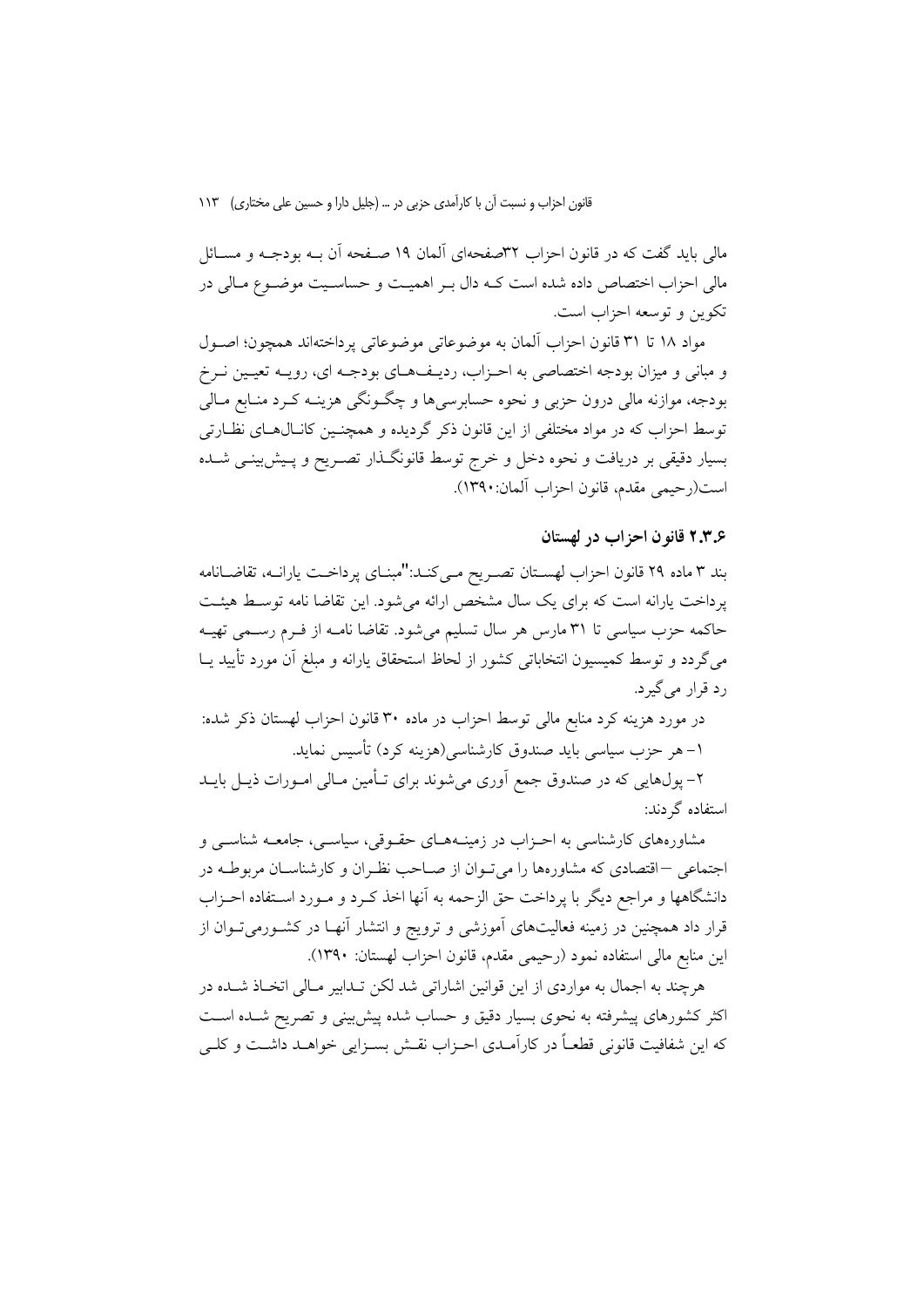گویی هایی که در مباحث مالی در قوانین حزبی ایران وجود دارد شاید از مهمتـرین دلایــل و اشكالاتان ىاشد.

## ۷. نتیجهگیری

لازمه شکل گیری احزاب قوی و کارآمد، برخورداری از قوانین یوپا، شفاف و پیشنهاد دهنــده است که در پر تو آن احزاب و تشکلهای سیاسی بتوانند از روزنـههـای قـانونی کارآمـد بـه انجام هر چه بهتر کار ویژههای خویش نائل آیند. یکسی از دلایـل ناکارآمـدی حزبـی بعــد از انقلاب اسلامي، نوع قوانين و چگونگي تدوين و اجـراي أنهـا و محـدوديتهـاي ناشــي از آنهاست.

بر اساس بررسی پنج مدل قوانین حزبی مطرح شـده در نظریــه کنـث جانـدا، بـا تحليــل محتوایی دو قانون حزبی ۱۳٦۰ و ۱۳۹۵ در ایران محدودیتهای موجود دراین قوانین مـورد بررسی قرار گرفت. لذا مشخص شد قانون فعلی احزاب در ایران شبیه به مـدل قـانون مجـاز یا جواز گرایانه جاندا است. چرا که قانون گذار با مقرر کردن بندها و تبصرههـای کلـی، غیـر شفاف، محدود گرایانه، بامحـدودیتهـایی هـم در روح قـانون و هـم اعمـال برخـی مـواد محدودیت زا در متن، خواسته یا ناخواستهمسیرهایی که می بایست جهـت کارآمـدی حزبـی تعبیه و پیشنهاد شوند را مسدود نموده و برخی از اختیارات را از آنها سلب نموده است. لـذا لازم است با عنایت به انـواع دیگـر قـوانین در نظریــه جانـدا همچـون مـدلهای حمایــت و پشتیبانی و مدل ترغیب که در کشورهایی توسعه یافته به کار گرفته شدهاند و همه آنها حــول یشتمانی، توسعه و کارآمدی جزیی تدوین گردیدهاند، قوانین موجود در کشور ایبران نیبز پا توجه به مقتضیات وضروریات حزبی به روز رسانی شده و از حالت جواز گرایانه فعلـی بــه حالت پیشنهاد دهندگی و ترغیب گرایانه تغییر پیدا کننید تیا احیزاب در فضیایی شیفاف تیر مورد توجه قرار گیرند و بتوانند کارویژههـای خــویش را در مســیر توســعه سیاســی و رشــد مشارکت سیاسی در جامعه پیاده سازی و اجرا نمایند؛ چرا کـه ثبــات و موفقیــت در جامعــه امروزی بدون احزاب و تشکل های سیاسی قابل تصور نیست.

#### كتابنامه

ابوالحمد، عبدالحميد(١٣٦٨)، مباني سياست، چاپ ينجم، تهران، انتشارات توس.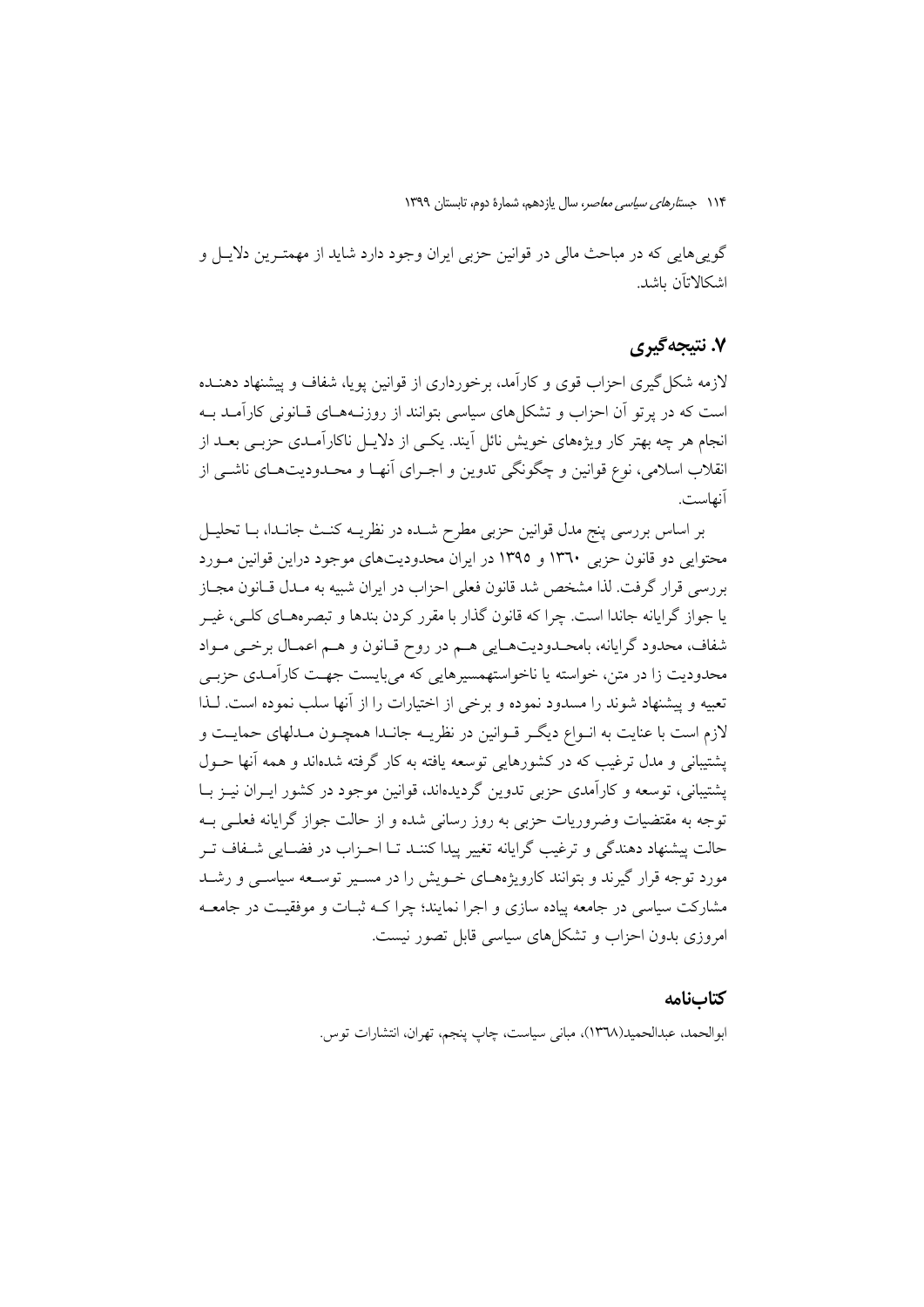اخوان کاظمی، بھے ام، (۱۳۸۸)، علـل ناکار آمـدی احـزاب سیاسـی درایـران، تھـران، مرکزاسـناد انقــلاب اسلامي. اخوان كاظمى، بهرام، (١٣٨٨)حزب وتحزب درانديشه اسلامى، فصلنامه مطالعات اسلامى. ازغندي، عليرضا(١٣٧٦)، جامعه مدني وخلقيــات مــا ايرانيــان، مجموعــه مقــالات تحقــق جامعــه مــدني درانقلاب اسلامی، تهران، نشر سازمان فرهنگی انقلاب اسلامی. ازغندي، عليرضا(١٣٧٨)، خلقيات نخبگان سياسي عامـل ناكارآمـدي احـزاب ايرانـي، مجموعـه مقـالات تحزب وتوسعه سیاسی، ۳ج، ج۲، تهران، انتشارات همشهری<sub>.</sub> بهرامي، مجيد(١٣٩٣)، آسيب شناسي نظام تحزب در ايران، مركز مطالعات آموزش ومطالعــات راهبــردي وزارت کشور. تبریزنیا، حسین، (۱۳۷۱)، بررسی علل ناپایداری احزاب سیاسی درایران، تهران، انتشارات سیاوش. خرمی، قاسم(۱۳۷۷)، توسعه نیافتگی سیاسی و ناکارآمدی احزاب سیاسی در ایران، پایان نامه کارشناسـی ارشد، دانشکده حقوق دانشگاه شهید بهشتی، ص۳٦٣. دلفروز، محمدتقی، (۱۳۹۲)بررسی نقاط ضعف وقوت پیش نویس قانون احزاب، تهران، مرکـز مطالعــات راهبردي وأموزش وزارت كشور. رحيمي مقدم، احمد(١٣٩٠)، قانون احزاب آلمان، مركز يژوهشهاي مجلس شوراي اسلامي. رحيمي مقدم، احمد(١٣٩٠)، قانون احزاب لهستان، مركز يژوهشهاي لهستان. رضایی، حسن(۱۳۸۱)، موانع تکوین و گسترش فعالیت احزاب در جمهوری اسـلامی ایـران، پایـان نامـه کارشناسی ارشد، دانشگاه تهران، دانشکده حقوق و علوم سیاسی. رنجبر، احمد(۱۳۸۷)، قانون گذاری درخصوص احـزاب سیاسـی، بررسـی مقایسـهای، دفتـر مطالغـات سیاسی وزارت کشور. زيبا كلام، صادق(١٣٧٨)، استبداد مانع تاريخي تحزب در ايران، مجموعــه مقــالات تحـزب، ج١، تهـران، وزارت كشور. شمس ، عبدالحمید(١٣٩٦)، احزاب سیاسی وخط مشــی هـای اقتصــادی-اجتمــاعی، چــاپ اول، تهــران، انتشارات دانشگاه تهران. ضابط یور، غلامرضا(۱۳۸۰)، علل ناپایداری احزاب سیاسی در ایران معاصر، قسم، پایـان نامــه کارشناســی ارشد، موسسه أموزشي باقرالعلوم(ع). طباطبایی موتمنی(۱۳۹۰)،آزادیهای عمومی وحقوق بشر، تهران، انتشارات دانشگاه تهران. کاهه، علیرضا(۱۳۷۸)، بررسی علل نهادینه نشدن احزاب در ایران، پایان نامه کارشناسبی ارشـد. دانشـگاه تهران، دانشکده حقوق و علوم سیاسی. کتابچه قانون احزاب و تشکلهای سیاسی در جمهوری اسلامی ایران، مصوب ١٣٩٥. کتابچه قانون احزاب و تشکل های سیاسی در جمهوری اسلامی ایران، مصوب۱۳٦۰.